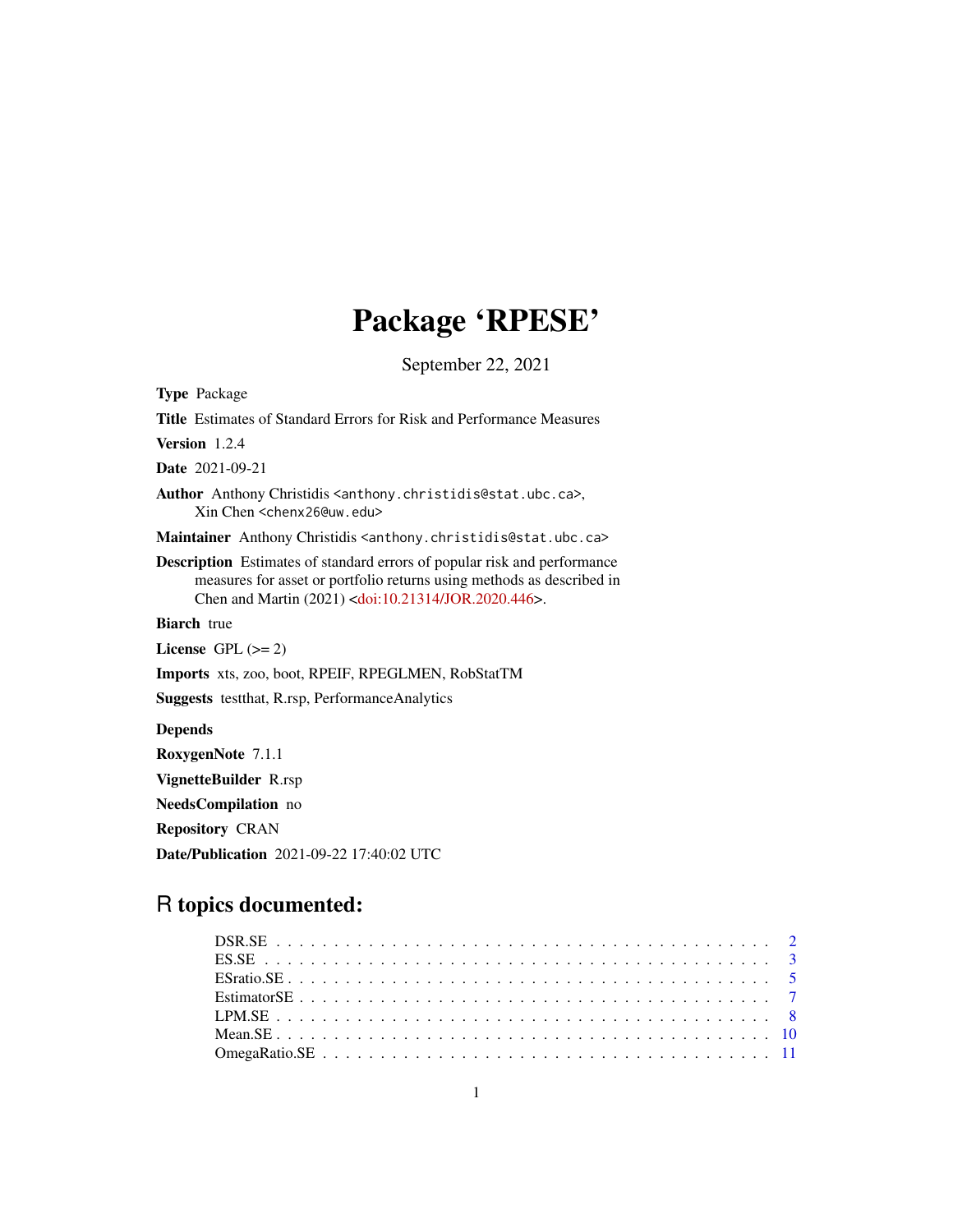<span id="page-1-0"></span>

| Index |  |
|-------|--|
|       |  |
|       |  |
|       |  |
|       |  |
|       |  |
|       |  |
|       |  |
|       |  |
|       |  |

DSR.SE *Standard Error Estimate for Downside Sharpe Ratio (DSR) of Returns*

#### Description

ES.SE computes the standard error of the downside Sharpe ratio of the returns.

#### Usage

```
DSR.SE(
  data,
  rf = 0,
 se.method = c("IFiid", "IFcor", "IFcorAdapt", "IFcorPW", "BOOTiid", "BOOTcor")[1, 4],
  cleanOutliers = FALSE,
  fitting.method = c("Exponential", "Gamma")[1],
  d.GLM.EN = 5,
  freq.include = c("All", "Decimate", "Truncate")[1],
  freq.par = 0.5,
  corOut = c("none", "retCor", "retIFCor", "retIFCorPW")[1],
  return.coef = FALSE,
  ...
\mathcal{L}
```

| data          | Data of returns for one or multiple assets or portfolios.                                                                                                                                                                                             |
|---------------|-------------------------------------------------------------------------------------------------------------------------------------------------------------------------------------------------------------------------------------------------------|
| rf            | Risk free rate.                                                                                                                                                                                                                                       |
| se.method     | A character string indicating which method should be used to compute the<br>standard error of the estimated standard deviation. One or a combination of:<br>"IFiid" (default), "IFcor" (default), "IFcorPW", "IFcorAdapt", "BOOTiid"<br>or "B00Tcor". |
| cleanOutliers | Boolean variable to indicate whether the pre-whitenning of the influence func-<br>tions TS should be done through a robust filter. Default if FALSE.                                                                                                  |
|               | fitting method Distribution used in the standard errors computation. Should be one of "Expo-<br>nential" (default) or "Gamma".                                                                                                                        |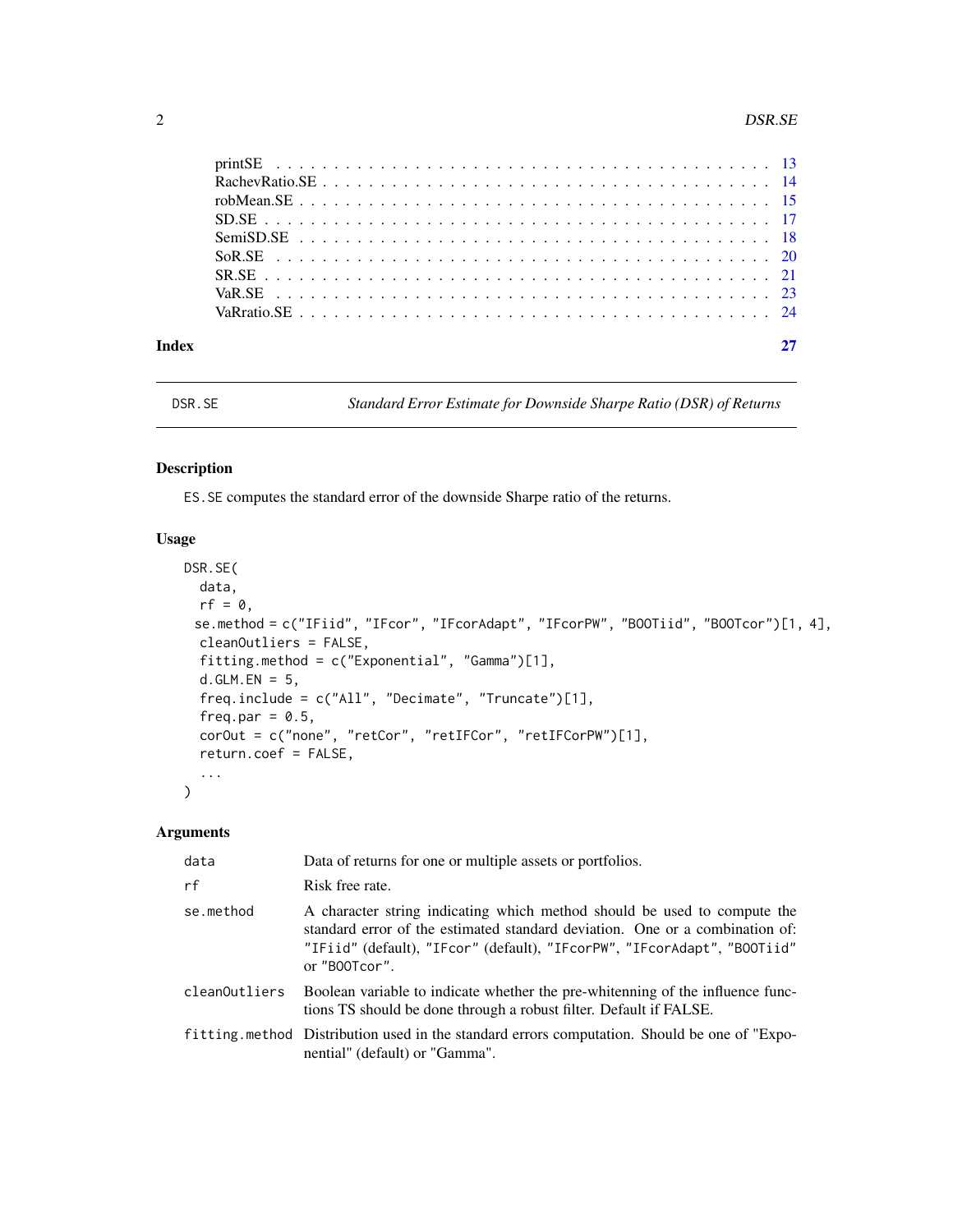#### <span id="page-2-0"></span> $ESSE$  3

| d.GLM.EN     | Order of the polynomial for the Exponential or Gamma fitting. Default polyno-<br>mial order of 5.                                            |
|--------------|----------------------------------------------------------------------------------------------------------------------------------------------|
| freg.include | Frequency domain inclusion criteria. Must be one of "All" (default), "Decimate"<br>or "Truncate."                                            |
| freq.par     | Percentage of the frequency used if "freq.include" is "Decimate" or "Trun-<br>cate." Default is 0.5.                                         |
| cor0ut       | Return correlation of the returns or the influence function transformed returns.<br>Must be one of "retCor", "retIFCor" or "none" (default). |
| return.coef  | Boolean variable to indicate whether the coefficients of the penalized GLM fit<br>are returned. Default if FALSE.                            |
| $\ddots$     | Additional parameters.                                                                                                                       |

#### Value

A vector or a list depending on se.method.

#### Author(s)

Anthony-Alexander Christidis, <anthony.christidis@stat.ubc.ca>

#### Examples

```
# Loading data
data(edhec, package = "PerformanceAnalytics")
# Changing the data colnames
names(edhec) = c("CA", "CTA", "DIS", "EM", "EMN",
                   "ED", "FIA", "GM", "LS", "MA",
                   "RV", "SS", "FOF")
# Computing the standard errors for
# the two influence functions based approaches
DSR.SE(edhec, se.method = c("IFiid","IFcor"),
       cleanOutliers = FALSE,
       fitting.method = c("Exponential", "Gamma")[1])
```
ES.SE *Standard Error Estimate for Expected Shortfall (ES) of Returns*

#### Description

ES.SE computes the standard error of the expected shortfall of the returns.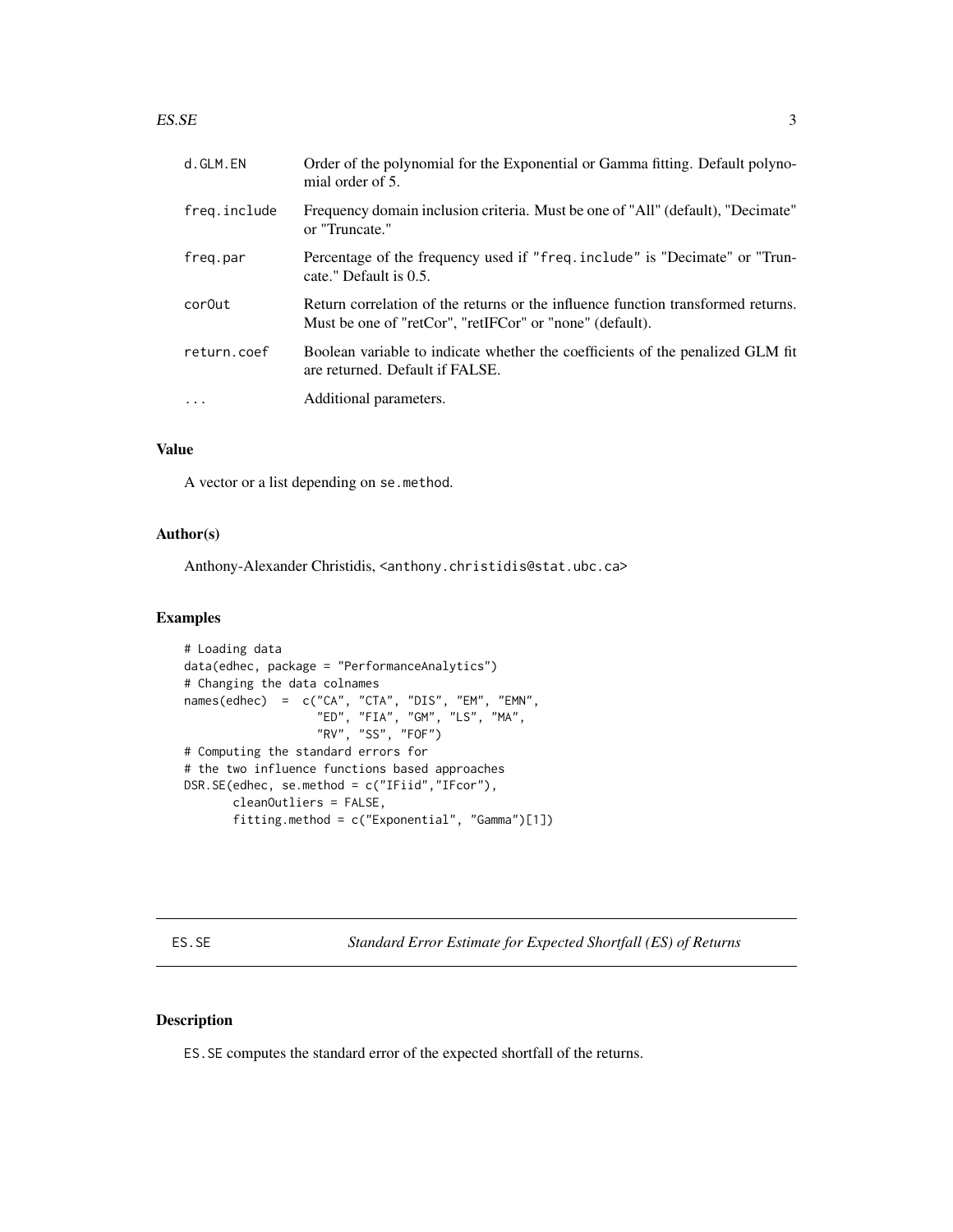#### Usage

```
ES.SE(
  data,
  p = 0.95,
 se.method = c("IFiid", "IFcor", "IFcorAdapt", "IFcorPW", "BOOTiid", "BOOTcor")[1:2],
  cleanOutliers = FALSE,
  fitting.method = c("Exponential", "Gamma")[1],
  d.GLM.EN = 5,
  freq.include = c("All", "Decimate", "Truncate")[1],
  freq.par = 0.5,
  corOut = c("none", "retCor", "retIFCor", "retIFCorPW")[1],
  return.coef = FALSE,
  ...
\mathcal{L}
```
#### Arguments

| data               | Data of returns for one or multiple assets or portfolios.                                                                                                                                                                                             |
|--------------------|-------------------------------------------------------------------------------------------------------------------------------------------------------------------------------------------------------------------------------------------------------|
| р                  | Confidence level for calculation. Default value is $p = 0.95$ .                                                                                                                                                                                       |
| se.method          | A character string indicating which method should be used to compute the<br>standard error of the estimated standard deviation. One or a combination of:<br>"IFiid" (default), "IFcor" (default), "IFcorPW", "IFcorAdapt", "BOOTiid"<br>or "B00Tcor". |
| cleanOutliers      | Boolean variable to indicate whether the pre-whitenning of the influence func-<br>tions TS should be done through a robust filter. Default if FALSE.                                                                                                  |
|                    | fitting method Distribution used in the standard errors computation. Should be one of "Expo-<br>nential" (default) or "Gamma".                                                                                                                        |
| d.GLM.EN           | Order of the polynomial for the Exponential or Gamma fitting. Default polyno-<br>mial order of 5.                                                                                                                                                     |
| freq.include       | Frequency domain inclusion criteria. Must be one of "All" (default), "Decimate"<br>or "Truncate."                                                                                                                                                     |
| freq.par           | Percentage of the frequency used if "freq.include" is "Decimate" or "Trun-<br>cate." Default is 0.5.                                                                                                                                                  |
| cor <sub>Out</sub> | Return correlation of the returns or the influence function transformed returns.<br>Must be one of "retCor", "retIFCor" or "none" (default).                                                                                                          |
| return.coef        | Boolean variable to indicate whether the coefficients of the penalized GLM fit<br>are returned. Default if FALSE.                                                                                                                                     |
| $\cdots$           | Additional parameters.                                                                                                                                                                                                                                |

#### Value

A vector or a list depending on se.method.

#### Author(s)

Xin Chen, <chenx26@uw.edu>

Anthony-Alexander Christidis, <anthony.christidis@stat.ubc.ca>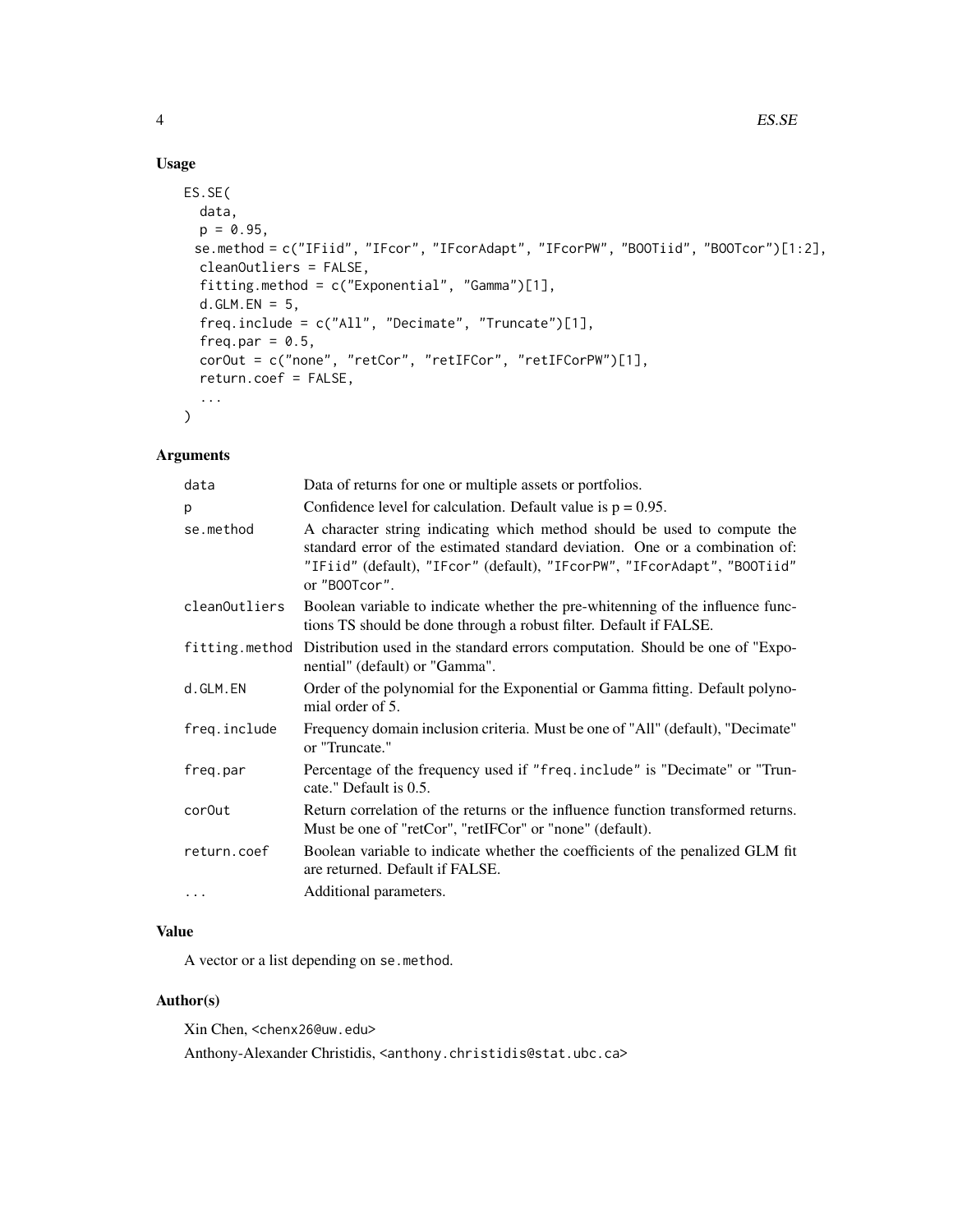#### <span id="page-4-0"></span>ESTatio.SE 5

#### Examples

```
# Loading data
data(edhec, package = "PerformanceAnalytics")
# Changing the data colnames
names(edhec) = c("CA", "CTA", "DIS", "EM", "EMN",
                 "ED", "FIA", "GM", "LS", "MA",
                 "RV", "SS", "FOF")
# Computing the standard errors for
# the two influence functions based approaches
ES.SE(edhec, se.method = c("IFiid","IFcor"),
      cleanOutliers = FALSE,
      fitting.method = c("Exponential", "Gamma")[1])
```

| ESratio.SE | Standard Error Estimate for Expected Shortfall Ratio (ESratio) of Re- |
|------------|-----------------------------------------------------------------------|
|            | turns                                                                 |

#### Description

ESratio.SE computes the standard error of the expected shortfall ratio of the returns.

#### Usage

```
ESratio.SE(
  data,
  alpha = 0.1,
 rf = 0,
 se.method = c("IFiid", "IFcor", "IFcorAdapt", "IFcorPW", "BOOTiid", "BOOTcor")[c(1,
    4)],
  cleanOutliers = FALSE,
  fitting.method = c("Exponential", "Gamma")[1],
  d.GLM.EN = 5,
  freq.include = c("All", "Decimate", "Truncate")[1],
  freq.par = 0.5,
  corOut = c("none", "retCor", "retIFCor", "retIFCorPW")[1],
  return.coef = FALSE,
  ...
\mathcal{L}
```

| data  | Data of returns for one or multiple assets or portfolios. |
|-------|-----------------------------------------------------------|
| alpha | Lower tail probability.                                   |
| rf    | Risk-free interest rate.                                  |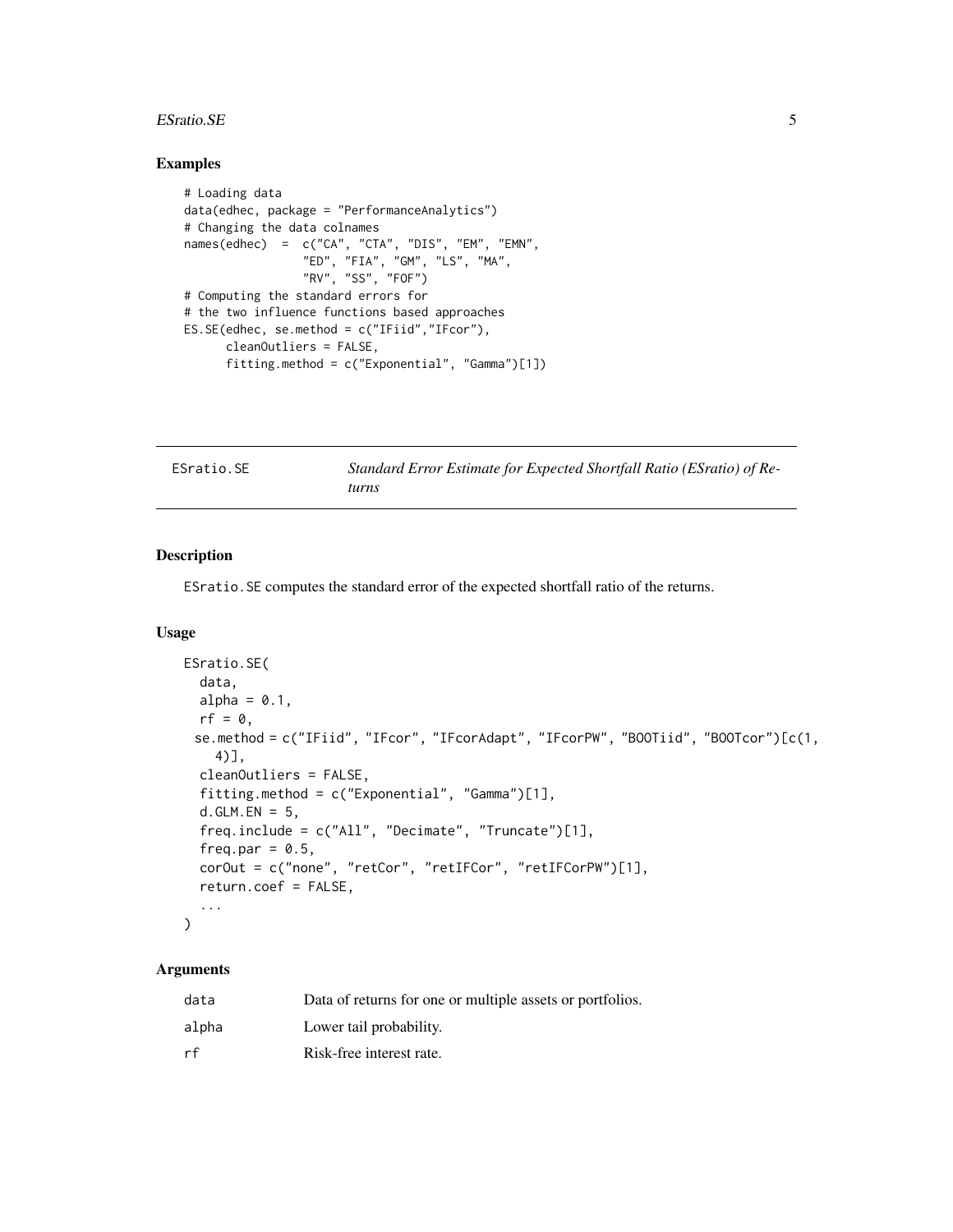| se.method     | A character string indicating which method should be used to compute the<br>standard error of the estimated standard deviation. One or a combination of:<br>"IFiid" (default), "IFcor", "IFcorPW", "IFcorAdapt" (default), "BOOTiid"<br>or "B00Tcor". |
|---------------|-------------------------------------------------------------------------------------------------------------------------------------------------------------------------------------------------------------------------------------------------------|
| cleanOutliers | Boolean variable to indicate whether the pre-whitenning of the influence func-<br>tions TS should be done through a robust filter. Default if FALSE.                                                                                                  |
|               | fitting method Distribution used in the standard errors computation. Should be one of "Expo-<br>nential" (default) or "Gamma".                                                                                                                        |
| d.GLM.EN      | Order of the polynomial for the Exponential or Gamma fitting. Default polyno-<br>mial order of 5.                                                                                                                                                     |
| freq.include  | Frequency domain inclusion criteria. Must be one of "All" (default), "Decimate"<br>or "Truncate."                                                                                                                                                     |
| freg.par      | Percentage of the frequency used if "freq.include" is "Decimate" or "Trun-<br>cate." Default is 0.5.                                                                                                                                                  |
| cor0ut        | Return correlation of the returns or the influence function transformed returns.<br>Must be one of "retCor", "retIFCor" or "none" (default).                                                                                                          |
| return.coef   | Boolean variable to indicate whether the coefficients of the penalized GLM fit<br>are returned. Default if FALSE.                                                                                                                                     |
| $\ddots$      | Additional parameters.                                                                                                                                                                                                                                |

#### Value

A vector or a list depending on se.method.

#### Author(s)

Anthony-Alexander Christidis, <anthony.christidis@stat.ubc.ca>

```
# Loading data
data(edhec, package = "PerformanceAnalytics")
# Changing the data colnames
names(edhec) = c("CA", "CTA", "DIS", "EM", "EMN",
                 "ED", "FIA", "GM", "LS", "MA",
                 "RV", "SS", "FOF")
# Computing the standard errors for
# the two influence functions based approaches
ESratio.SE(edhec, se.method=c("IFiid","IFcorAdapt"),
           cleanOutliers=FALSE,
           fitting.method=c("Exponential", "Gamma")[1])
```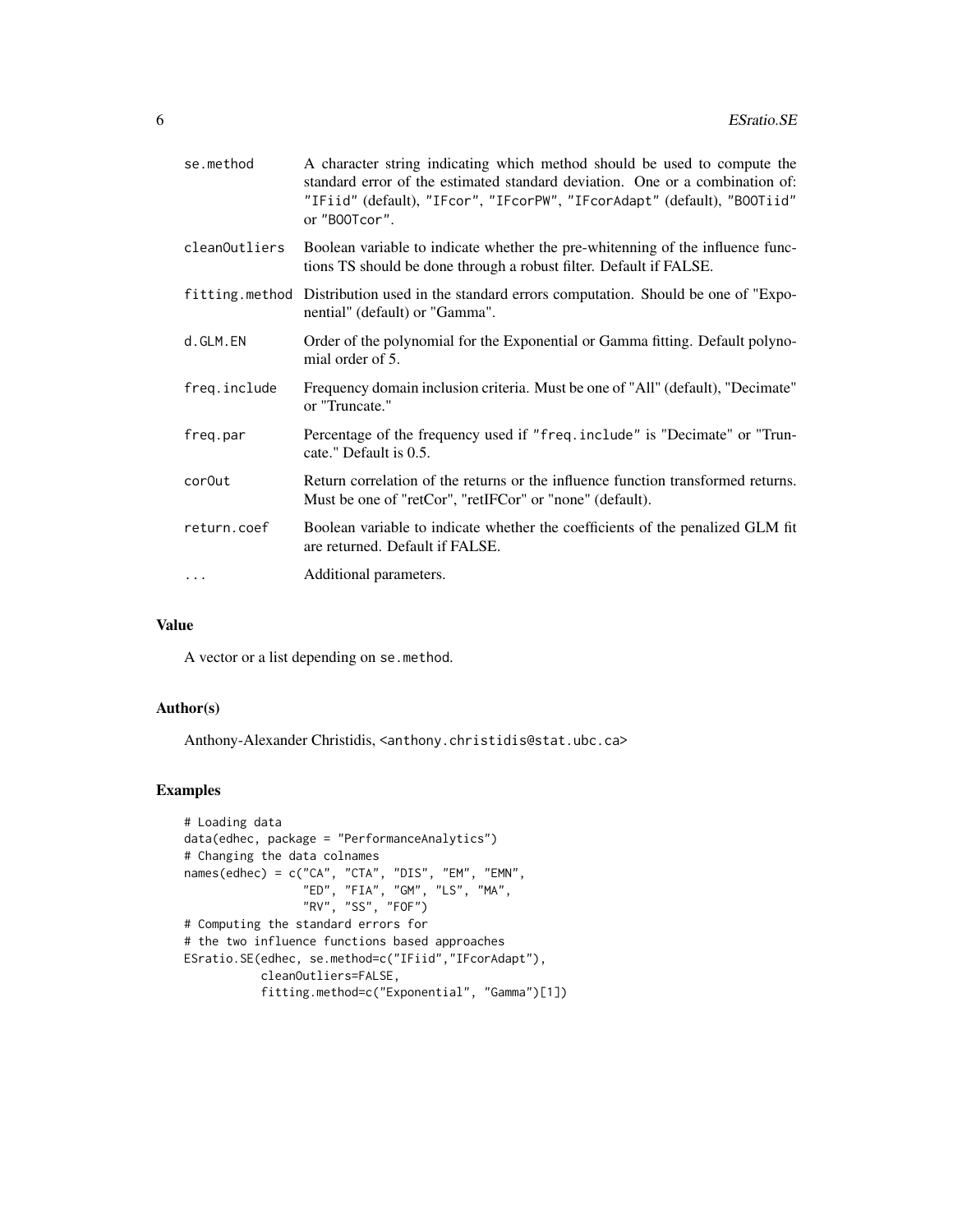<span id="page-6-0"></span>

#### Description

EstimatorSE computes the standard error for specified risk and performance measures.

#### Usage

```
EstimatorSE(
  data,
 estimator.fun = c("DSR", "ES", "ESratio", "LPM", "Mean", "OmegaRatio", "RachevRatio",
    "robMean", "SD", "SemiSD", "SR", "SoR", "VaR", "VaRratio")[1],
 se.method = c("IFiid", "IFcor", "IFcorAdapt", "IFcorPW", "BOOTiid", "BOOTcor")[1],
  cleanOutliers = FALSE,
  fitting.method = c("Exponential", "Gamma")[1],
  d.GLM.FN = 5,
  freq.include = c("All", "Decimate", "Truncate")[1],
  freq.par = 0.5,
 a = 0.3,
 b = 0.7,
  return.coef = FALSE,
  ...
\mathcal{L}
```

| data          | Data of returns for one or multiple assets or portfolios.                                                                                                                                                                |
|---------------|--------------------------------------------------------------------------------------------------------------------------------------------------------------------------------------------------------------------------|
| estimator.fun | Risk or performance measure to compute estimates of standard errors.                                                                                                                                                     |
| se.method     | A character string indicating which method should be used to compute the stan-<br>dard error of the estimated standard deviation. One of: "IFiid", "IFcor",<br>"IFcorAdapt", "IFcorPW", "BOOTiid", "BOOTcor", or "none". |
| cleanOutliers | Boolean variable to indicate whether the pre-whitenning of the influence func-<br>tions TS should be done through a robust filter. Default if FALSE.                                                                     |
|               | fitting method Distribution used in the standard errors computation. Should be one of "Expo-<br>nential" (default) or "Gamma".                                                                                           |
| d.GLM.EN      | Order of the polynomial for the Exponential or Gamma fitting. Default polyno-<br>mial order of 5.                                                                                                                        |
| freg.include  | Frequency domain inclusion criteria. Must be one of "All" (default), "Decimate"<br>or "Truncate."                                                                                                                        |
| freg.par      | Percentage of the frequency used if "freq.include" is "Decimate" or "Trun-<br>cate." Default is 0.5.                                                                                                                     |
| a             | First adaptive method parameter.                                                                                                                                                                                         |
| b             | Second adaptive method parameter.                                                                                                                                                                                        |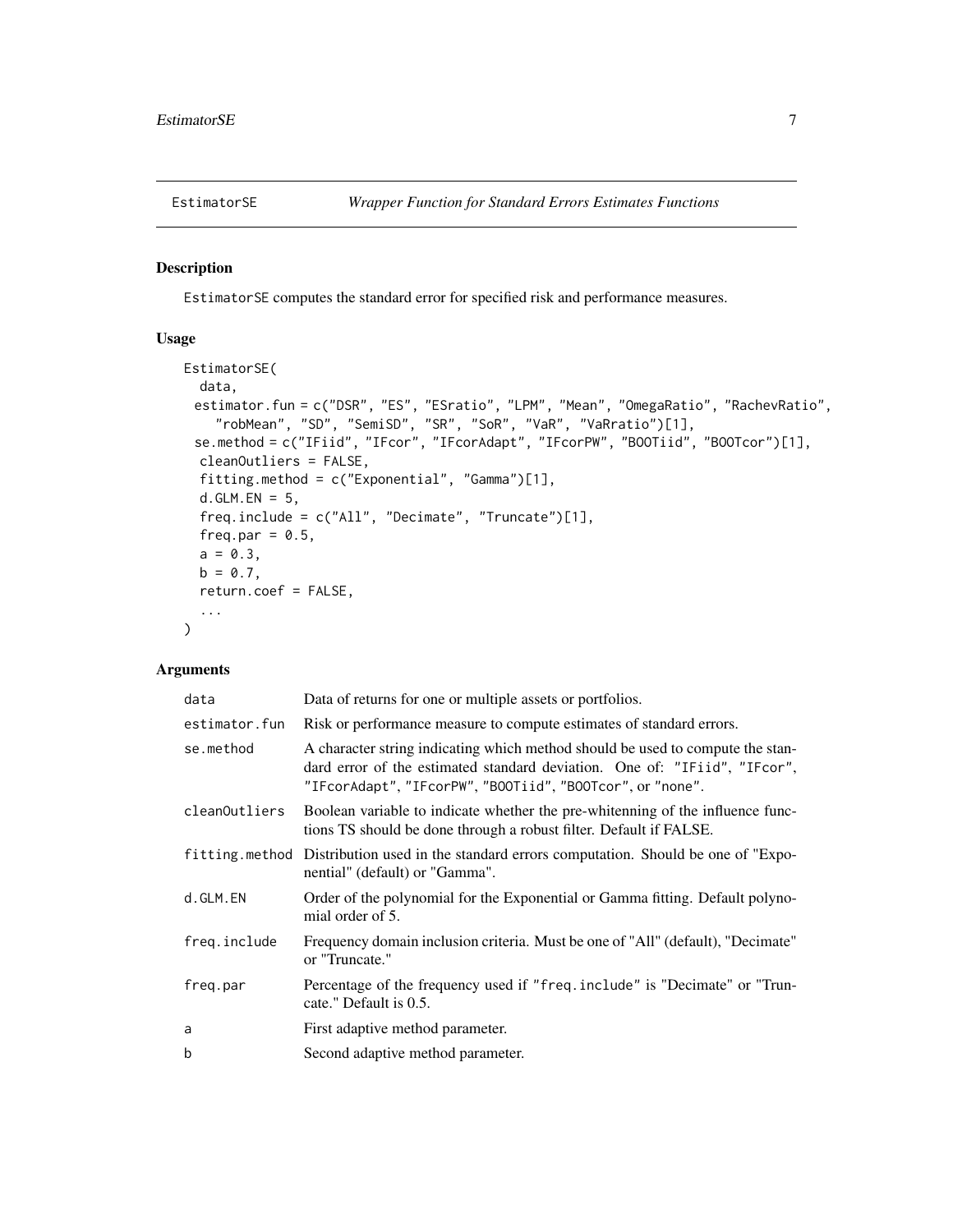<span id="page-7-0"></span>

| return.coef             | Boolean variable to indicate whether the coefficients of the Exponential or Gamma |
|-------------------------|-----------------------------------------------------------------------------------|
|                         | fit are returned. Default is FALSE.                                               |
| $\cdot$ $\cdot$ $\cdot$ | Additional parameters.                                                            |

#### Value

A vector standard error estimates.

#### Author(s)

Xin Chen, <chenx26@uw.edu>

Anthony-Alexander Christidis, <anthony.christidis@stat.ubc.ca>

#### Examples

```
# Loading data
data(edhec, package = "PerformanceAnalytics")
# Changing the data colnames
names(edhec) = c("CA", "CTA", "DIS", "EM", "EMN",
                 "ED", "FIA", "GM", "LS", "MA",
                 "RV", "SS", "FOF")
# Computing the standard errors for
# the three influence functions based approaches
EstimatorSE(edhec[,"CA"], se.method = c("IFcor"),
            cleanOutliers = FALSE,
            fitting.method = c("Exponential", "Gamma")[1])
```
LPM.SE *Standard Error Estimate for Lower Partial Moment (LPM) of Returns*

#### Description

LPM.SE computes the standard error of the LPM of the returns.

#### Usage

```
LPM.SE(
  data,
  const = \theta,
  order = 1,
 se.method = c("IFiid", "IFcor", "IFcorAdapt", "IFcorPW", "BOOTiid", "BOOTcor")[1:2],
  cleanOutliers = FALSE,
  fitting.method = c("Exponential", "Gamma")[1],
  d.GLM.EN = 5,
  freq.include = c("All", "Decimate", "Truncate")[1],
  freq.par = 0.5,
  corOut = c("none", "retCor", "retIFCor", "retIFCorPW")[1],
```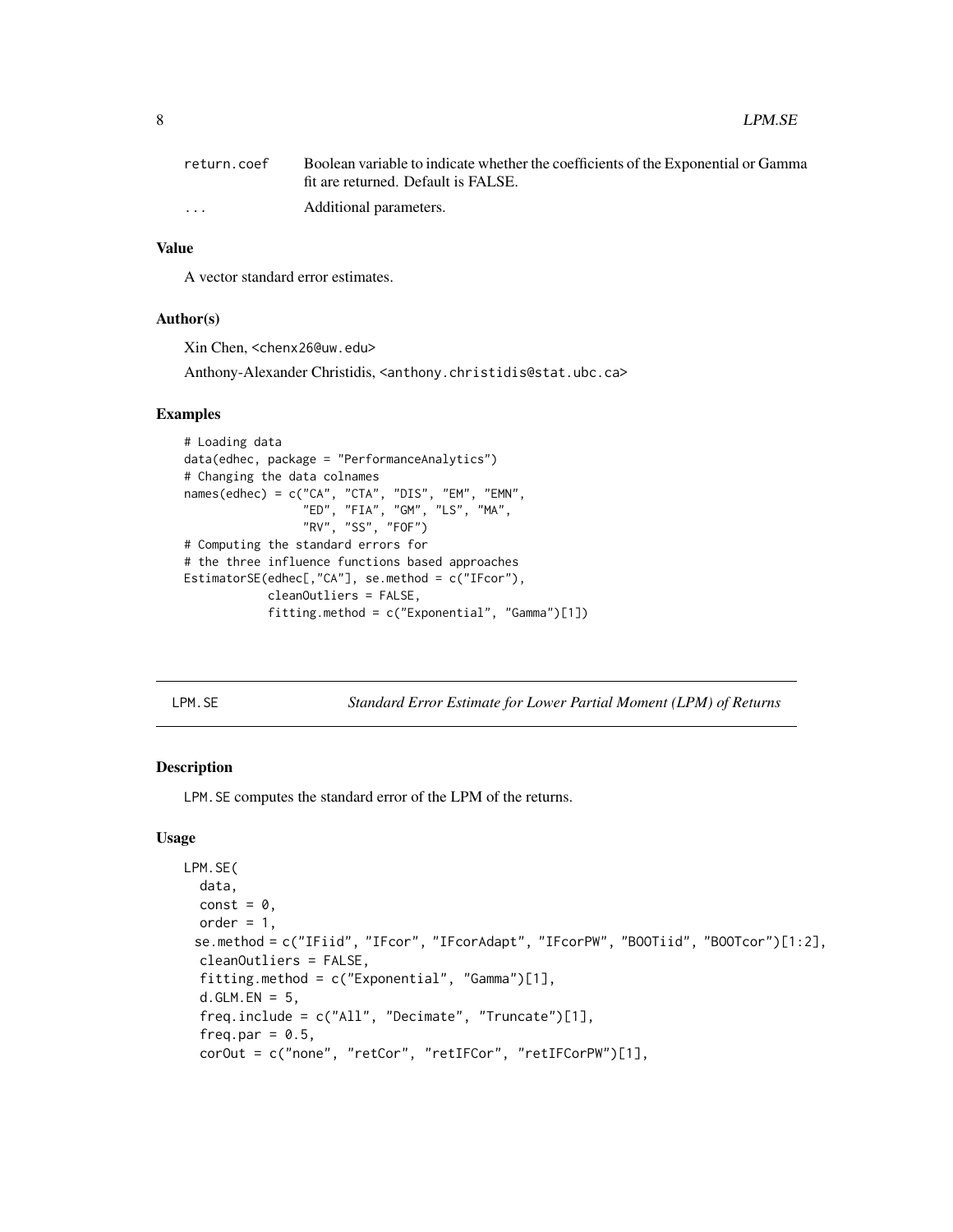```
return.coef = FALSE,
  ...
\mathcal{L}
```
#### Arguments

| data               | Data of returns for one or multiple assets or portfolios.                                                                                                                                                                                             |
|--------------------|-------------------------------------------------------------------------------------------------------------------------------------------------------------------------------------------------------------------------------------------------------|
| const              | Constant threshold.                                                                                                                                                                                                                                   |
| order              | Order for the lower partial moment (should be 1 or 2).                                                                                                                                                                                                |
| se.method          | A character string indicating which method should be used to compute the<br>standard error of the estimated standard deviation. One or a combination of:<br>"IFiid" (default), "IFcor" (default), "IFcorPW", "IFcorAdapt", "BOOTiid"<br>or "B00Tcor". |
| cleanOutliers      | Boolean variable to indicate whether the pre-whitenning of the influence func-<br>tions TS should be done through a robust filter. Default if FALSE.                                                                                                  |
|                    | fitting.method Distribution used in the standard errors computation. Should be one of "Expo-<br>nential" (default) or "Gamma".                                                                                                                        |
| d.GLM.EN           | Order of the polynomial for the Exponential or Gamma fitting. Default polyno-<br>mial order of 5.                                                                                                                                                     |
| freq.include       | Frequency domain inclusion criteria. Must be one of "All" (default), "Decimate"<br>or "Truncate."                                                                                                                                                     |
| freq.par           | Percentage of the frequency used if "freq.include" is "Decimate" or "Trun-<br>cate." Default is 0.5.                                                                                                                                                  |
| cor <sub>Out</sub> | Return correlation of the returns or the influence function transformed returns.<br>Must be one of "retCor", "retIFCor" or "none" (default).                                                                                                          |
| return.coef        | Boolean variable to indicate whether the coefficients of the penalized GLM fit<br>are returned. Default if FALSE.                                                                                                                                     |
| $\cdots$           | Additional parameters.                                                                                                                                                                                                                                |

#### Value

A vector or a list depending on se.method.

#### Author(s)

Xin Chen, <chenx26@uw.edu>

Anthony-Alexander Christidis, <anthony.christidis@stat.ubc.ca>

```
# Loading data
data(edhec, package = "PerformanceAnalytics")
# Changing the data colnames
names(edhec) = c("CA", "CTA", "DIS", "EM", "EMN",
                 "ED", "FIA", "GM", "LS", "MA",
                 "RV", "SS", "FOF")
```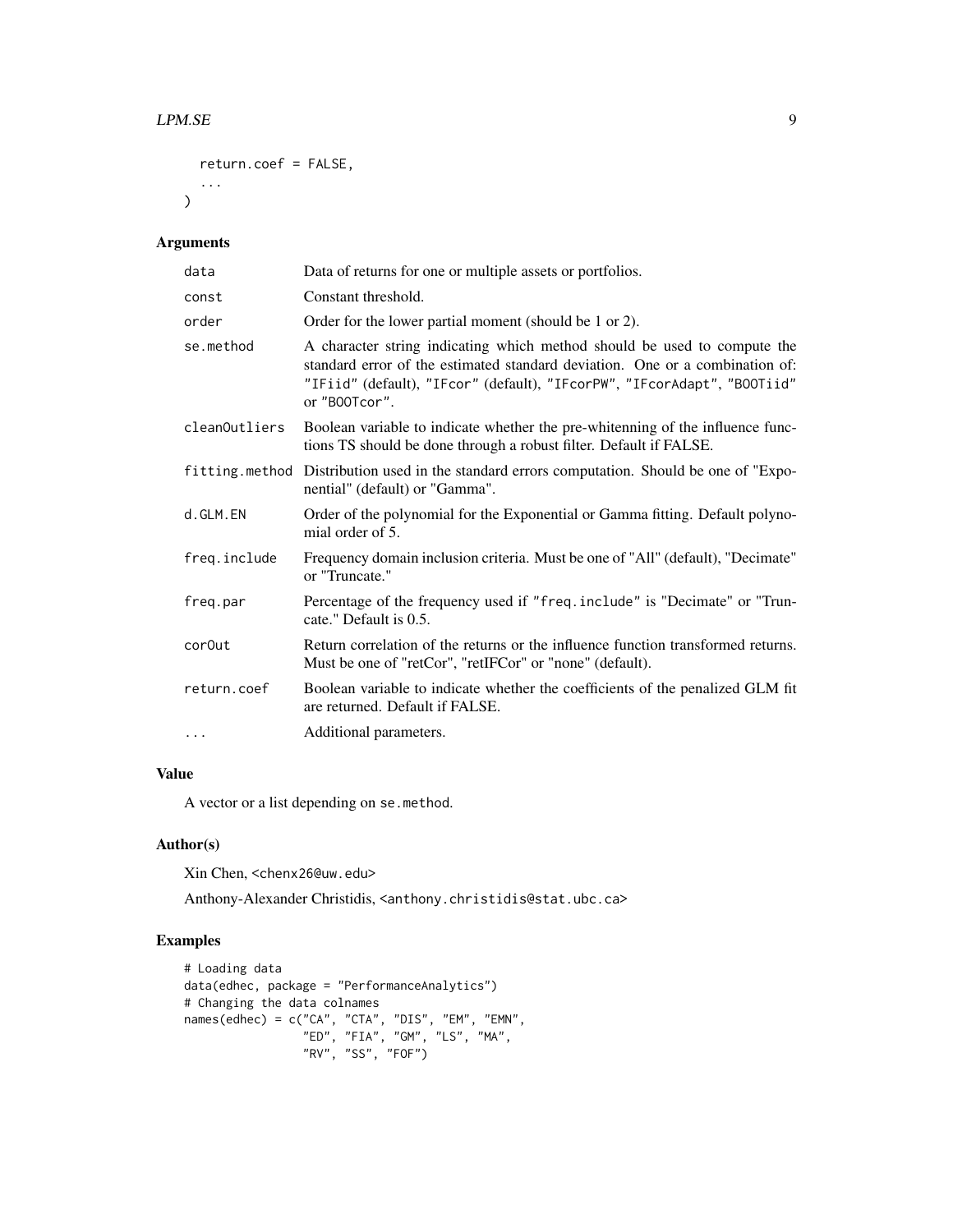```
# Computing the standard errors for
# the two influence functions based approaches
LPM.SE(edhec, se.method = c("IFiid","IFcor"),
       cleanOutliers = FALSE,
       fitting.method = c("Exponential", "Gamma")[1])
```
Mean.SE *Standard Error Estimate for Mean of Returns*

#### Description

Mean.SE computes the standard error of the mean of the returns.

#### Usage

```
Mean.SE(
  data,
 se.method = c("IFiid", "IFcor", "IFcorAdapt", "IFcorPW", "BOOTiid", "BOOTcor")[c(1,
    4)],
  cleanOutliers = FALSE,
  fitting.method = c("Exponential", "Gamma")[1],
  d.GLM.EN = 5,
  freq.include = c("All", "Decimate", "Truncate")[1],
  freq.par = 0.5,
  corOut = c("none", "retCor", "retIFCor", "retIFCorPW")[1],
  return.coef = FALSE,
  ...
)
```

| data          | Data of returns for one or multiple assets or portfolios.                                                                                                                                                                                             |
|---------------|-------------------------------------------------------------------------------------------------------------------------------------------------------------------------------------------------------------------------------------------------------|
| se.method     | A character string indicating which method should be used to compute the<br>standard error of the estimated standard deviation. One or a combination of:<br>"IFiid" (default), "IFcor", "IFcorPW", "IFcorAdapt" (default), "BOOTiid"<br>or "B00Tcor". |
| cleanOutliers | Boolean variable to indicate whether the pre-whitenning of the influence func-<br>tions TS should be done through a robust filter. Default if FALSE.                                                                                                  |
|               | fitting method Distribution used in the standard errors computation. Should be one of "Expo-<br>nential" (default) or "Gamma".                                                                                                                        |
| d.GLM.EN      | Order of the polynomial for the Exponential or Gamma fitting. Default polyno-<br>mial order of 5.                                                                                                                                                     |
| freg.include  | Frequency domain inclusion criteria. Must be one of "All" (default), "Decimate"<br>or "Truncate."                                                                                                                                                     |

<span id="page-9-0"></span>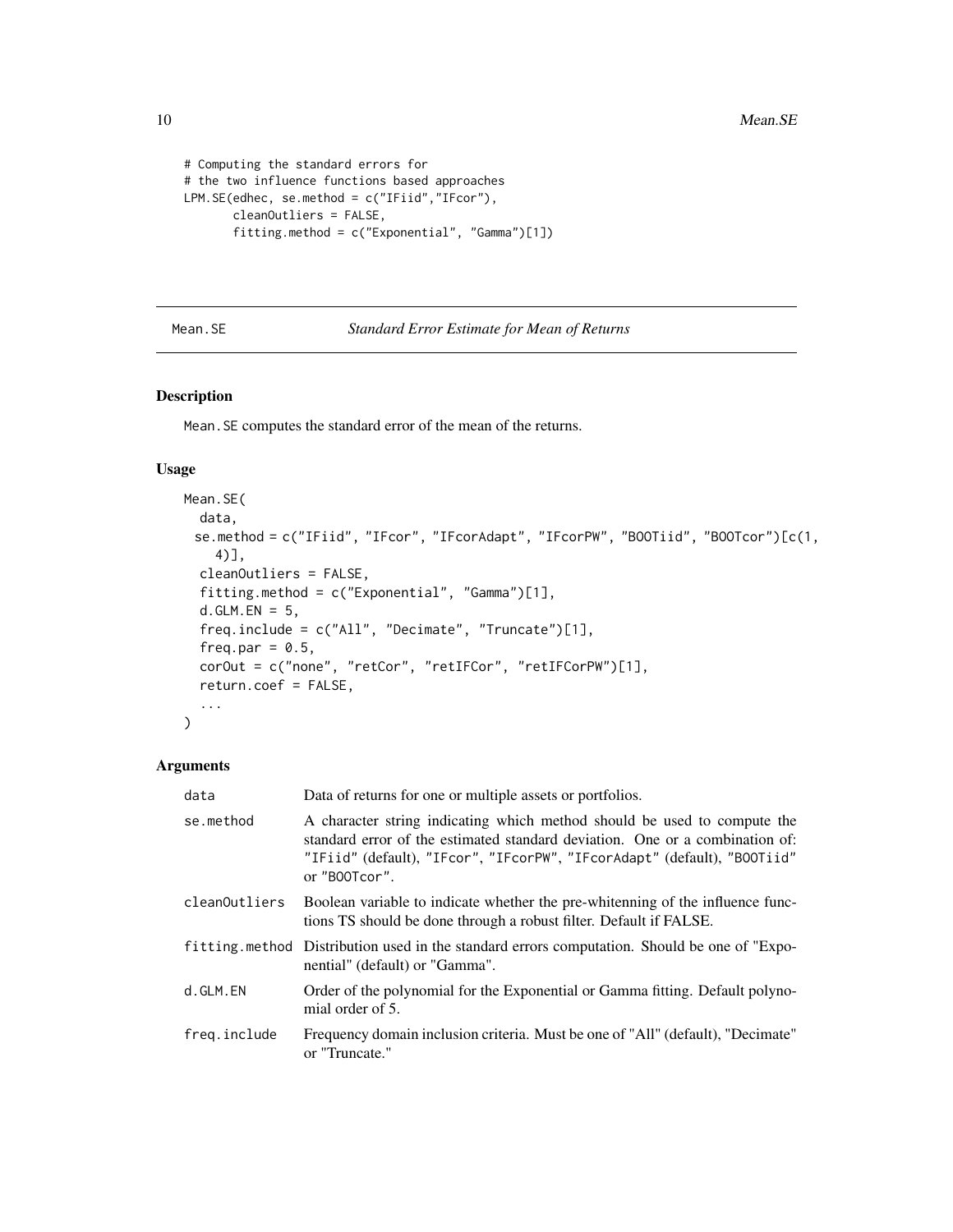#### <span id="page-10-0"></span>OmegaRatio.SE 11

| freg.par    | Percentage of the frequency used if "freq.include" is "Decimate" or "Trun-<br>cate." Default is 0.5.                                         |
|-------------|----------------------------------------------------------------------------------------------------------------------------------------------|
| cor0ut      | Return correlation of the returns or the influence function transformed returns.<br>Must be one of "retCor", "retIFCor" or "none" (default). |
| return.coef | Boolean variable to indicate whether the coefficients of the penalized GLM fit<br>are returned. Default if FALSE.                            |
| $\ddots$    | Additional parameters.                                                                                                                       |

#### Value

A vector or a list depending on se.method

#### Author(s)

Anthony-Alexander Christidis, <anthony.christidis@stat.ubc.ca>

#### Examples

```
# Loading data
data(edhec, package = "PerformanceAnalytics")
# Changing the data colnames
names(edhec) = c("CA", "CTA", "DIS", "EM", "EMN",
                 "ED", "FIA", "GM", "LS", "MA",
                 "RV", "SS", "FOF")
# Computing the standard errors for
# the two influence functions based approaches
Mean.SE(edhec, se.method = c("IFiid","IFcorAdapt"),
        cleanOutliers = FALSE,
        fitting.method = c("Exponential", "Gamma")[1])
```
OmegaRatio.SE *Standard Error Estimate for Omega Ratio of Returns*

#### Description

OmegaRatio.SE computes the standard error of the Omega ratio of the returns.

#### Usage

```
OmegaRatio.SE(
  data,
  const = \theta,
 se.method = c("IFiid", "IFcor", "IFcorAdapt", "IFcorPW", "BOOTiid", "BOOTcor")[c(1,
    4)],
 cleanOutliers = FALSE,
  fitting.method = c("Exponential", "Gamma")[1],
  d.GLM.EN = 5,
```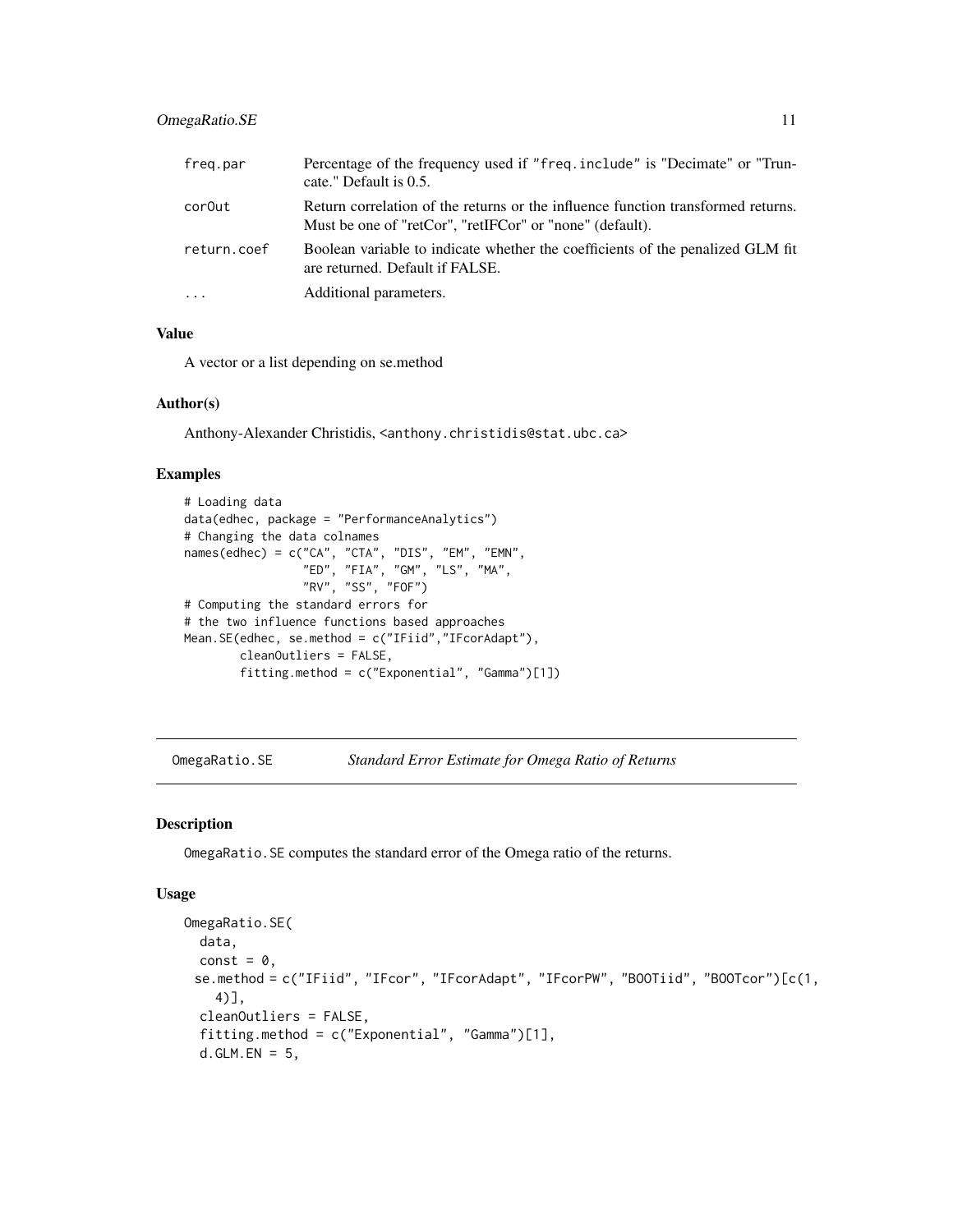```
freq.include = c("All", "Decimate", "Truncate")[1],
  freq.par = 0.5,
 corOut = c("none", "retCor", "retIFCor", "retIFCorPW")[1],
 return.coef = FALSE,
  ...
\mathcal{L}
```
#### Arguments

| Data of returns for one or multiple assets or portfolios.                                                                                                                                                                                           |
|-----------------------------------------------------------------------------------------------------------------------------------------------------------------------------------------------------------------------------------------------------|
| Constant threshold.                                                                                                                                                                                                                                 |
| A character string indicating which method should be used to compute the<br>standard error of the estimated standard deviation. One or a combination of:<br>"IFiid" (default), "IFcor", "IFcorPW", "IFcorAdapt" (default), "BOOTiid",<br>"B00Tcor". |
| Boolean variable to indicate whether the pre-whitenning of the influence func-<br>tions TS should be done through a robust filter. Default if FALSE.                                                                                                |
| fitting method Distribution used in the standard errors computation. Should be one of "Expo-<br>nential" (default) or "Gamma".                                                                                                                      |
| Order of the polynomial for the Exponential or Gamma fitting. Default polyno-<br>mial order of 5.                                                                                                                                                   |
| Frequency domain inclusion criteria. Must be one of "All" (default), "Decimate"<br>or "Truncate."                                                                                                                                                   |
| Percentage of the frequency used if "freq.include" is "Decimate" or "Trun-<br>cate." Default is 0.5.                                                                                                                                                |
| Return correlation of the returns or the influence function transformed returns.<br>Must be one of "retCor", "retIFCor" or "none" (default).                                                                                                        |
| Boolean variable to indicate whether the coefficients of the penalized GLM fit<br>are returned. Default if FALSE.                                                                                                                                   |
| Additional parameters.                                                                                                                                                                                                                              |
|                                                                                                                                                                                                                                                     |

#### Value

A vector or a list depending on se.method.

#### Author(s)

Anthony-Alexander Christidis, <anthony.christidis@stat.ubc.ca>

```
# Loading data
data(edhec, package = "PerformanceAnalytics")
# Changing the data colnames
names(edhec) = c("CA", "CTA", "DIS", "EM", "EMN",
                 "ED", "FIA", "GM", "LS", "MA",
                 "RV", "SS", "FOF")
```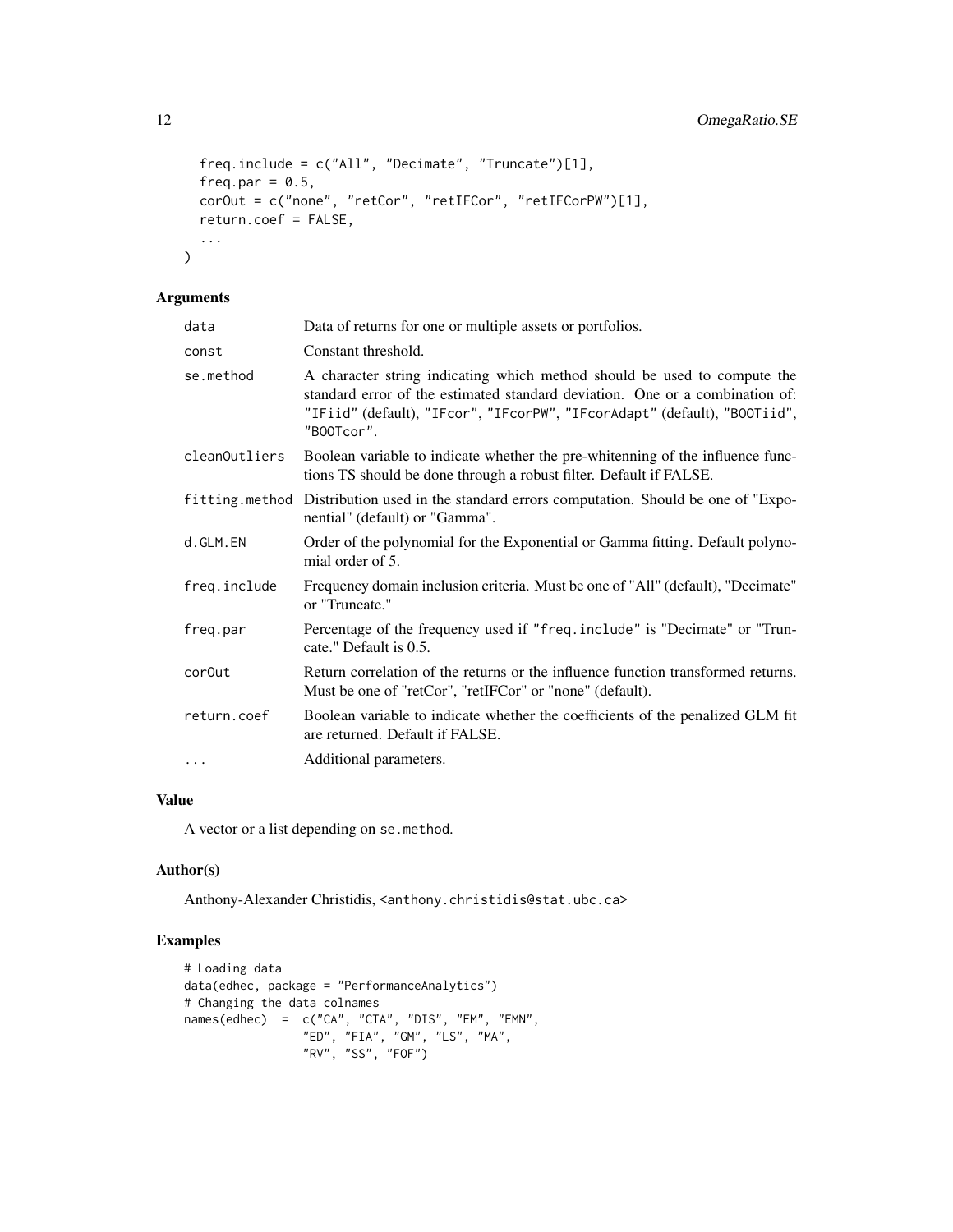#### <span id="page-12-0"></span>printSE 23

```
# Computing the standard errors for
# the two influence functions based approaches
OmegaRatio.SE(edhec, se.method = c("IFiid","IFcorAdapt")[1],
              cleanOutliers = FALSE,
              fitting.method = c("Exponential", "Gamma")[1])
```
printSE *Formatted Output for Standard Errors Functions in RPESE*

#### Description

printSE returns a formatted output from standard error functions from RPESE.

#### Usage

```
printsE(SE.data, round-digit = 3, round.out = TRUE)
```
#### Arguments

| SE.data     | Standard error estimates output from RPESE functions.                 |
|-------------|-----------------------------------------------------------------------|
| round.digit | Number of digits for rounding.                                        |
| round.out   | Round data (TRUE) with round digit number of digits. Default is TRUE. |

#### Value

A data frame with formatted output from standard error functions from RPESE.

#### Author(s)

Xin Chen, <chenx26@uw.edu>

Anthony-Alexander Christidis, <anthony.christidis@stat.ubc.ca>

```
# Loading data
data(edhec, package = "PerformanceAnalytics")
# Changing the data colnames
names(edhec) = c("CA", "CTA", "DIS", "EM", "EMN",
                 "ED", "FIA", "GM", "LS", "MA",
                 "RV", "SS", "FOF")
# Computing the standard errors for
# the two influence functions based approaches
ES.out <- ES.SE(edhec, se.method = c("IFiid","IFcor"),
                cleanOutliers = FALSE,
                fitting.method = c("Exponential", "Gamma")[1])
# Print the output
printSE(ES.out)
```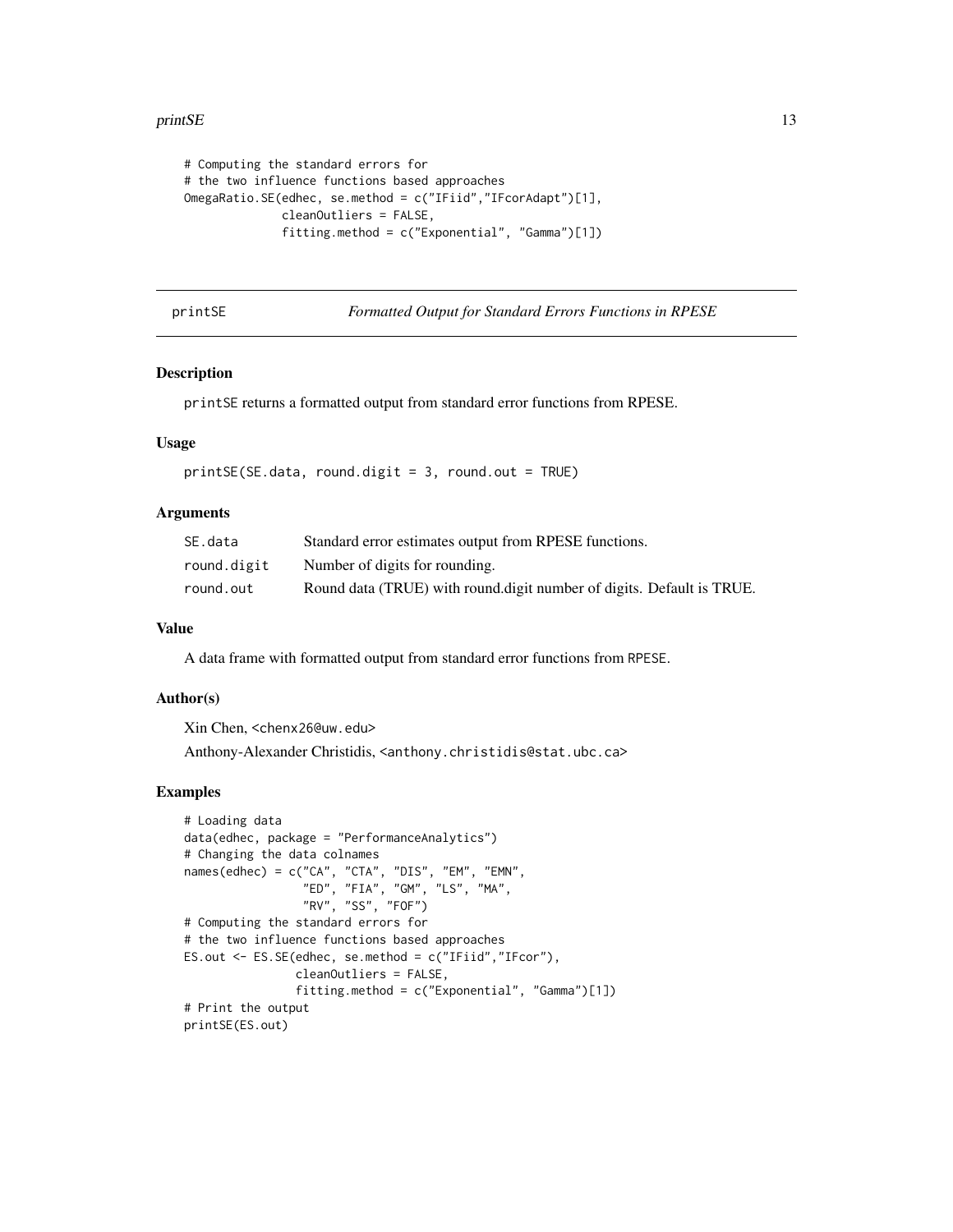<span id="page-13-0"></span>

#### Description

RachevRatio.SE computes the standard error of the Rachev ratio of the returns.

#### Usage

```
RachevRatio.SE(
 data,
 alpha = 0.1,
 beta = 0.1,
 se.method = c("IFiid", "IFcor", "IFcorAdapt", "IFcorPW", "BOOTiid", "BOOTcor")[c(1,
    4)],
 cleanOutliers = FALSE,
  fitting.method = c("Exponential", "Gamma")[1],
  d.GLM.EN = 5,
  freq.include = c("All", "Decimate", "Truncate")[1],
  freq.par = 0.5,
 corOut = c("none", "retCor", "retIFCor", "retIFCorPW")[1],
 return.coef = FALSE,
  ...
\mathcal{L}
```

| data          | Data of returns for one or multiple assets or portfolios.                                                                                                                                                                                             |
|---------------|-------------------------------------------------------------------------------------------------------------------------------------------------------------------------------------------------------------------------------------------------------|
| alpha         | Lower tail probability.                                                                                                                                                                                                                               |
| beta          | Upper tail probability.                                                                                                                                                                                                                               |
| se.method     | A character string indicating which method should be used to compute the<br>standard error of the estimated standard deviation. One or a combination of:<br>"IFiid" (default), "IFcor", "IFcorPW", "IFcorAdapt" (default), "BOOTiid"<br>or "B00Tcor". |
| cleanOutliers | Boolean variable to indicate whether the pre-whitenning of the influence func-<br>tions TS should be done through a robust filter. Default if FALSE.                                                                                                  |
|               | fitting method Distribution used in the standard errors computation. Should be one of "Expo-<br>nential" (default) or "Gamma".                                                                                                                        |
| d.GLM.EN      | Order of the polynomial for the Exponential or Gamma fitting. Default polyno-<br>mial order of 5.                                                                                                                                                     |
| freq.include  | Frequency domain inclusion criteria. Must be one of "All" (default), "Decimate"<br>or "Truncate."                                                                                                                                                     |
| freg.par      | Percentage of the frequency used if "freq.include" is "Decimate" or "Trun-<br>cate." Default is 0.5.                                                                                                                                                  |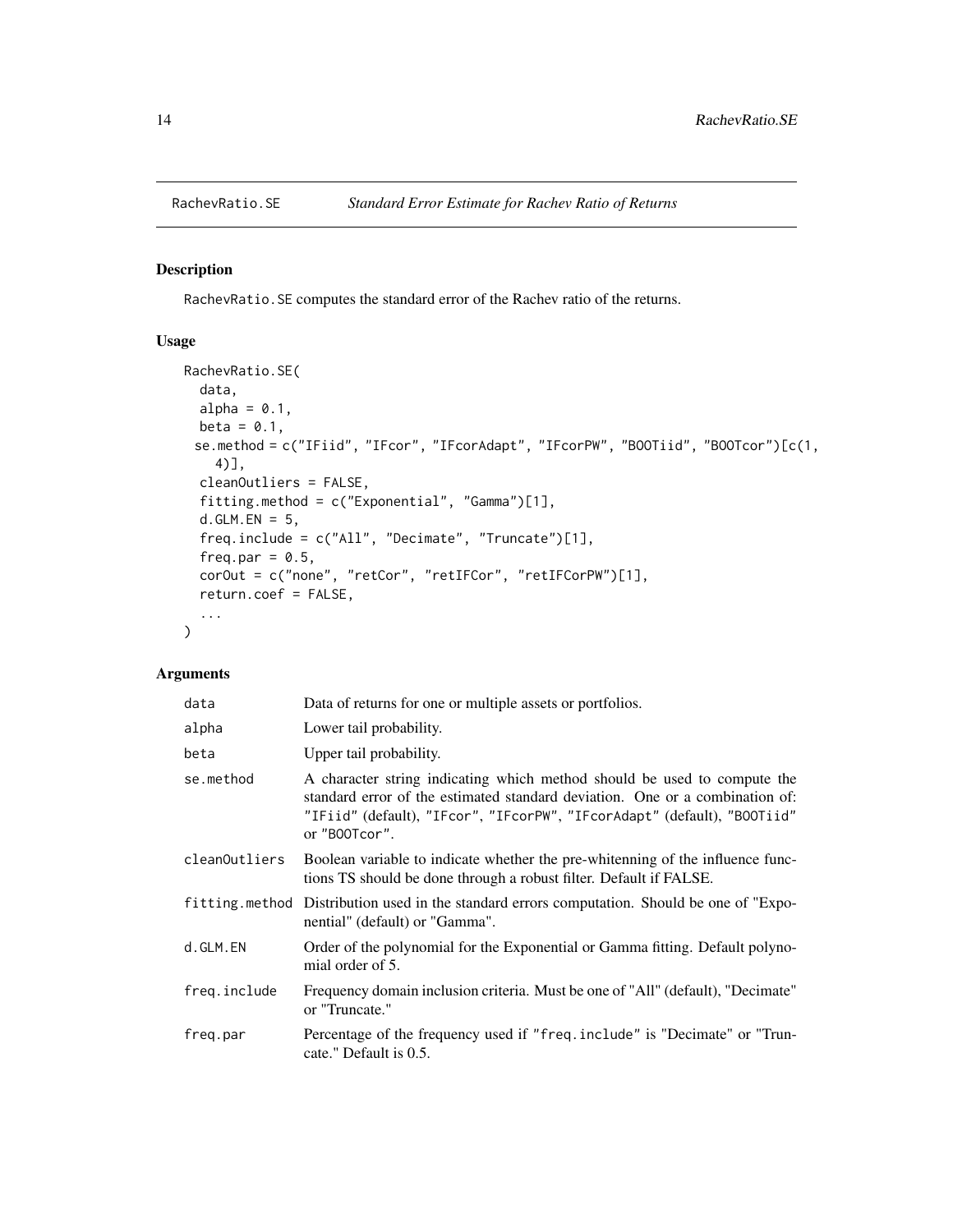#### <span id="page-14-0"></span>robMean.SE 15

| cor0ut      | Return correlation of the returns or the influence function transformed returns.<br>Must be one of "retCor", "retIFCor" or "none" (default). |
|-------------|----------------------------------------------------------------------------------------------------------------------------------------------|
| return.coef | Boolean variable to indicate whether the coefficients of the penalized GLM fit<br>are returned. Default if FALSE.                            |
| $\ddotsc$   | Additional parameters.                                                                                                                       |

#### Value

A vector or a list depending on se.method.

#### Author(s)

Anthony-Alexander Christidis, <anthony.christidis@stat.ubc.ca>

#### Examples

```
# Loading data
data(edhec, package = "PerformanceAnalytics")
# Changing the data colnames
names(edhec) = c("CA", "CTA", "DIS", "EM", "EMN",
                 "ED", "FIA", "GM", "LS", "MA",
                 "RV", "SS", "FOF")
# Computing the standard errors for
# the two influence functions based approaches
RachevRatio.SE(edhec, se.method = c("IFiid","IFcorAdapt"),
               cleanOutliers = FALSE,
               fitting.method = c("Exponential", "Gamma")[1])
```
robMean.SE *Standard Error Estimate for Robust Location (Mean) M-Estimator of Returns*

#### Description

robMean.SE computes the standard error of the robust location (mean) M-estimator of the returns.

#### Usage

```
robMean.SE(
  data,
  family = c("mopt", "opt", "bisquare")[1],
  eff = 0.95,
 se.method = c("IFiid", "IFcor", "IFcorAdapt", "IFcorPW", "BOOTiid", "BOOTcor")[c(1,
    4)],
  cleanOutliers = FALSE,
  fitting.method = c("Exponential", "Gamma")[1],
  d.GLM.EN = 5,
```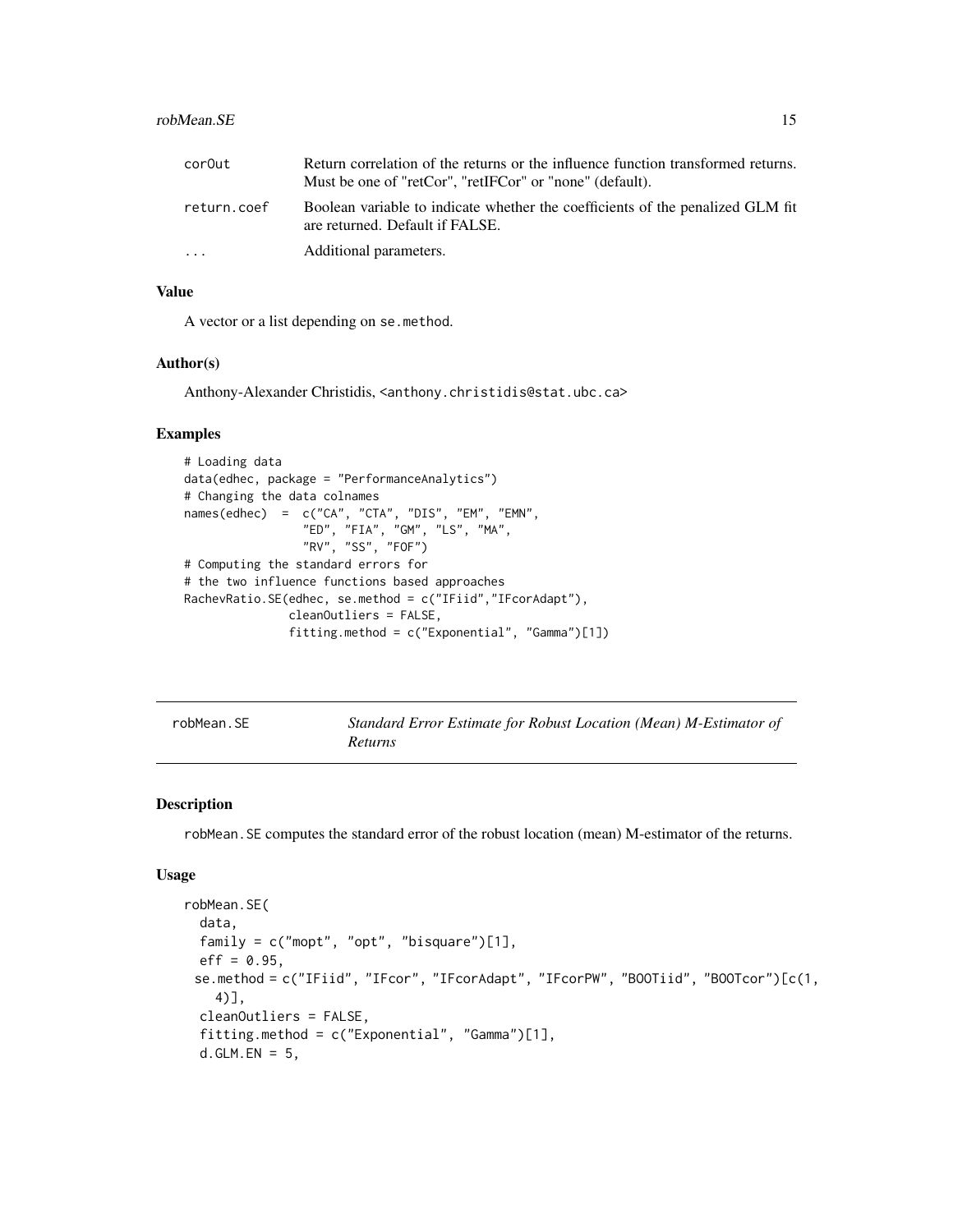```
freq.include = c("All", "Decimate", "Truncate")[1],
  freq.par = 0.5,
 corOut = c("none", "retCor", "retIFCor", "retIFCorPW")[1],
  return.coef = FALSE,
  ...
\mathcal{L}
```
#### Arguments

| data               | Data of returns for one or multiple assets or portfolios.                                                                                                                                                                                             |
|--------------------|-------------------------------------------------------------------------------------------------------------------------------------------------------------------------------------------------------------------------------------------------------|
| family             | Family for robust m-estimator of location. Must be one of "mopt" (default),<br>"opt" or "bisquare".                                                                                                                                                   |
| eff                | Tuning parameter for the normal distribution efficiency. Default is 0.99.                                                                                                                                                                             |
| se.method          | A character string indicating which method should be used to compute the<br>standard error of the estimated standard deviation. One or a combination of:<br>"IFiid" (default), "IFcor", "IFcorPW", "IFcorAdapt" (default), "BOOTiid"<br>or "B00Tcor". |
| cleanOutliers      | Boolean variable to indicate whether the pre-whitenning of the influence func-<br>tions TS should be done through a robust filter. Default if FALSE.                                                                                                  |
|                    | fitting. method Distribution used in the standard errors computation. Should be one of "Expo-<br>nential" (default) or "Gamma".                                                                                                                       |
| d.GLM.EN           | Order of the polynomial for the Exponential or Gamma fitting. Default polyno-<br>mial order of 5.                                                                                                                                                     |
| freq.include       | Frequency domain inclusion criteria. Must be one of "All" (default), "Decimate"<br>or "Truncate."                                                                                                                                                     |
| freg.par           | Percentage of the frequency used if "freq.include" is "Decimate" or "Trun-<br>cate." Default is 0.5.                                                                                                                                                  |
| cor <sub>Out</sub> | Return correlation of the returns or the influence function transformed returns.<br>Must be one of "retCor", "retIFCor" or "none" (default).                                                                                                          |
| return.coef        | Boolean variable to indicate whether the coefficients of the penalized GLM fit<br>are returned. Default if FALSE.                                                                                                                                     |
| $\cdots$           | Additional parameters.                                                                                                                                                                                                                                |

#### Value

A vector or a list depending on se.method.

#### Author(s)

Anthony-Alexander Christidis, <anthony.christidis@stat.ubc.ca>

```
# Loading data
data(edhec, package = "PerformanceAnalytics")
# Changing the data colnames
```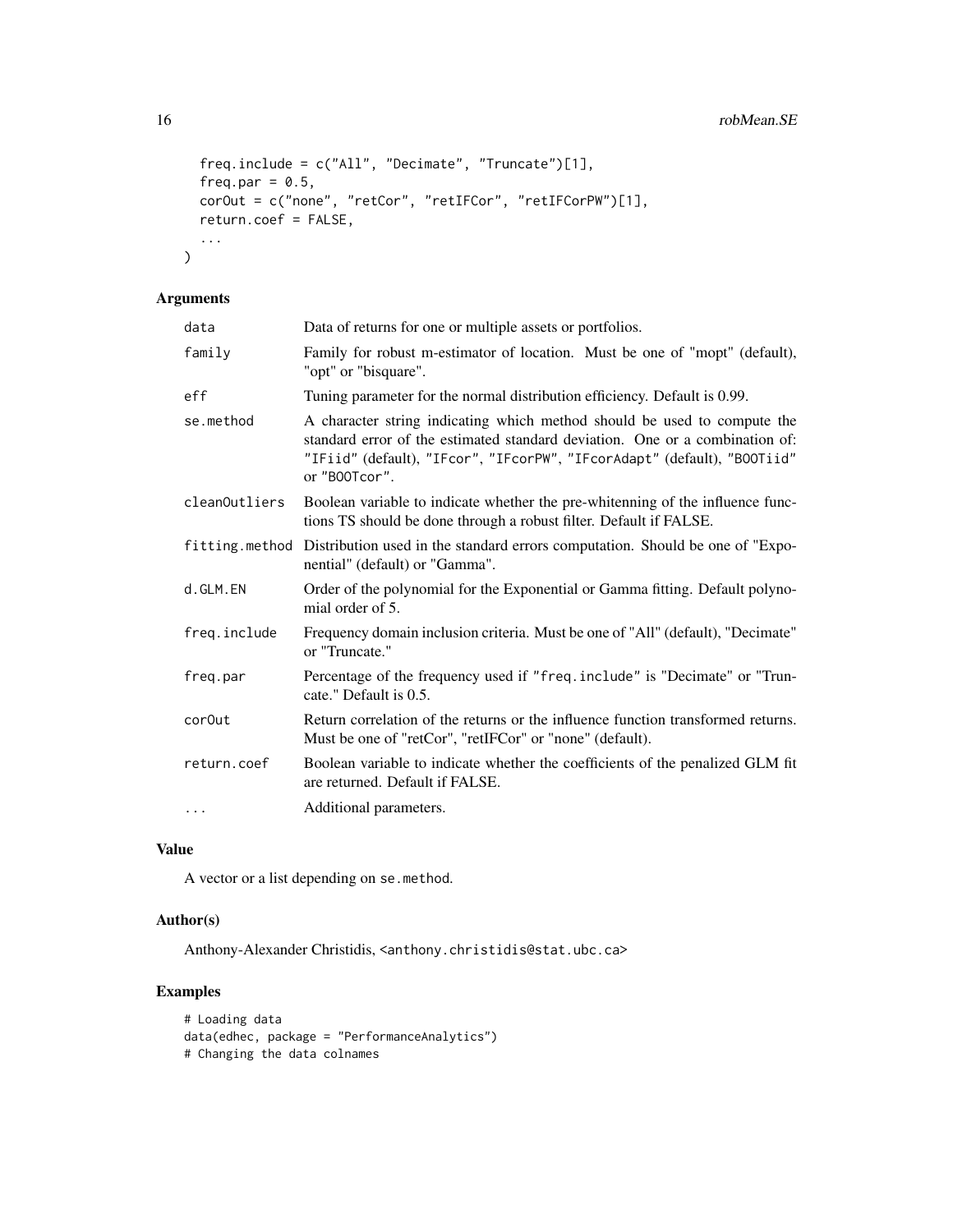```
names(edhec) = c("CA", "CTA", "DIS", "EM", "EMN",
                 "ED", "FIA", "GM", "LS", "MA",
                 "RV", "SS", "FOF")
# Computing the standard errors for
# the two influence functions based approaches
robMean.SE(edhec, se.method = c("IFiid","IFcorAdapt"),
          fitting.method = c("Exponential", "Gamma")[1],
          family = "mopt", eff = 0.95)
```
SD.SE *Standard Error Estimate for Standard Deviation (SD) of Returns*

#### Description

SD.SE computes the standard error of the standard deviation of the returns.

#### Usage

```
SD.SE(
 data,
 se.method = c("IFiid", "IFcor", "IFcorAdapt", "IFcorPW", "BOOTiid", "BOOTcor")[1:2],
 cleanOutliers = FALSE,
  fitting.method = c("Exponential", "Gamma")[1],
 d.GLM.FN = 5,
  freq.include = c("All", "Decimate", "Truncate")[1],
  freq.par = 0.5,
 corOut = c("none", "retCor", "retIFCor", "retIFCorPW")[1],
  return.coef = FALSE,
  ...
)
```

| data          | Data of returns for one or multiple assets or portfolios.                                                                                                                                                                                                       |
|---------------|-----------------------------------------------------------------------------------------------------------------------------------------------------------------------------------------------------------------------------------------------------------------|
| se.method     | A character string indicating which method should be used to compute the<br>standard error of the estimated standard deviation. One or a combination of:<br>"IFiid" (default), "IFcor" (default), "IFcorPW", "IFcorAdapt" (default), "BOOTiid"<br>or "B00Tcor". |
| cleanOutliers | Boolean variable to indicate whether the pre-whitenning of the influence func-<br>tions TS should be done through a robust filter. Default if FALSE.                                                                                                            |
|               | fitting method Distribution used in the standard errors computation. Should be one of "Expo-<br>nential" (default) or "Gamma".                                                                                                                                  |
| d.GLM.EN      | Order of the polynomial for the Exponential or Gamma fitting. Default polyno-<br>mial order of 5.                                                                                                                                                               |
| freq.include  | Frequency domain inclusion criteria. Must be one of "All" (default), "Decimate"<br>or "Truncate."                                                                                                                                                               |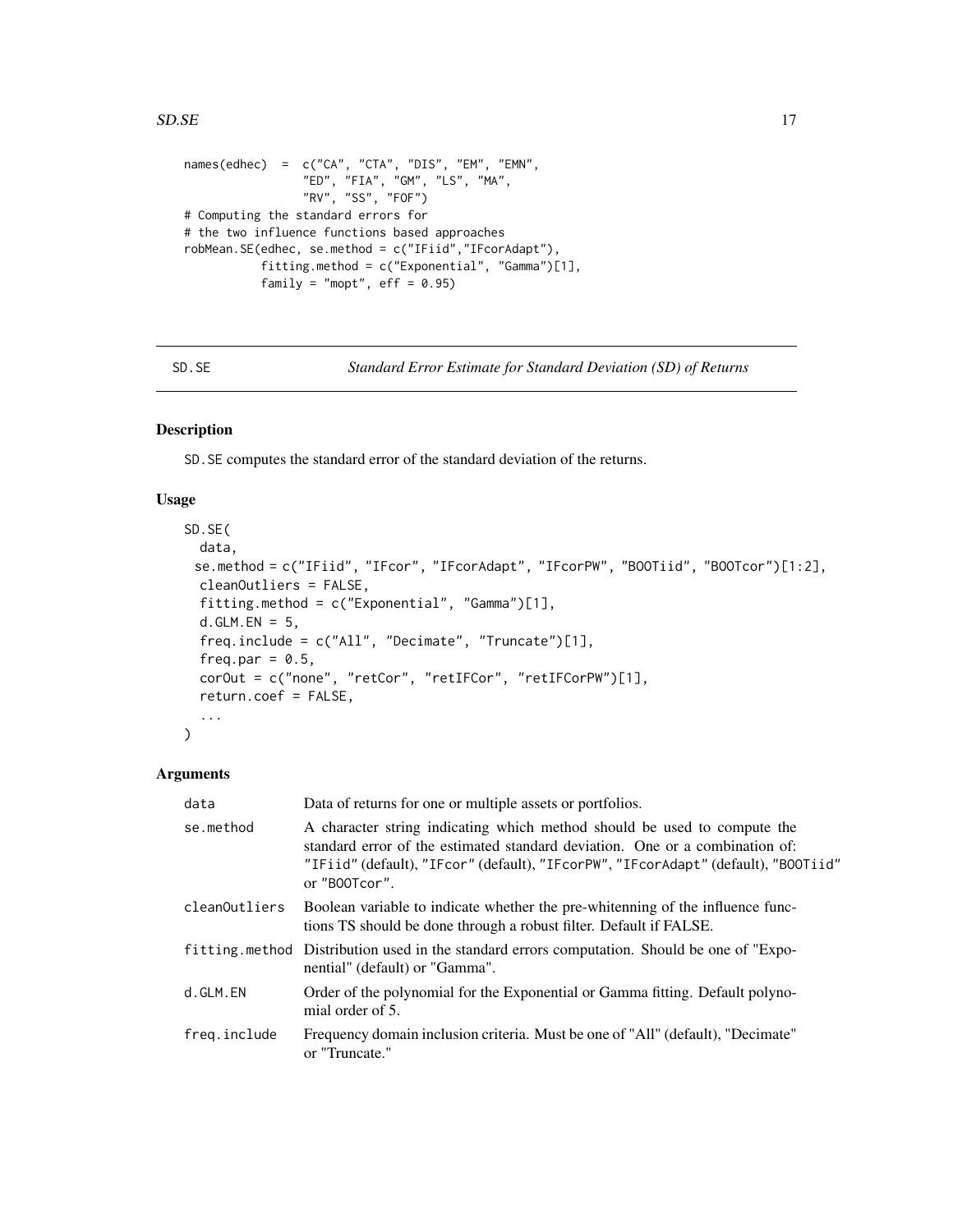<span id="page-17-0"></span>

| freg.par    | Percentage of the frequency used if "freq.include" is "Decimate" or "Trun-<br>cate." Default is 0.5.                                         |
|-------------|----------------------------------------------------------------------------------------------------------------------------------------------|
| cor0ut      | Return correlation of the returns or the influence function transformed returns.<br>Must be one of "retCor", "retIFCor" or "none" (default). |
| return.coef | Boolean variable to indicate whether the coefficients of the penalized GLM fit<br>are returned. Default if FALSE.                            |
| $\ddots$ .  | Additional parameters.                                                                                                                       |

#### Value

A vector or a list depending on se.method.

#### Author(s)

Anthony-Alexander Christidis, <anthony.christidis@stat.ubc.ca>

#### Examples

```
# Loading data
data(edhec, package = "PerformanceAnalytics")
# Changing the data colnames
names(edhec) = c("CA", "CTA", "DIS", "EM", "EMN",
                 "ED", "FIA", "GM", "LS", "MA",
                 "RV", "SS", "FOF")
# Computing the standard errors for
# the two influence functions based approaches
SD.SE(edhec, se.method = c("IFiid","IFcor","IFcorAdapt"),
     cleanOutliers = FALSE,
     fitting.method = c("Exponential", "Gamma")[1])
```
SemiSD.SE *Standard Error Estimate for Semi-Standared Deviation (SemiSD) of Returns*

#### Description

SemiSD.SE computes the standard error of the SSD of the returns.

#### Usage

```
SemiSD.SE(
  data,
 se.method = c("IFiid", "IFcor", "IFcorAdapt", "IFcorPW", "BOOTiid", "BOOTcor")[1:2],
 cleanOutliers = FALSE,
  fitting.method = c("Exponential", "Gamma")[1],
  d.GLM.EN = 5,
  freq.include = c("All", "Decimate", "Truncate")[1],
```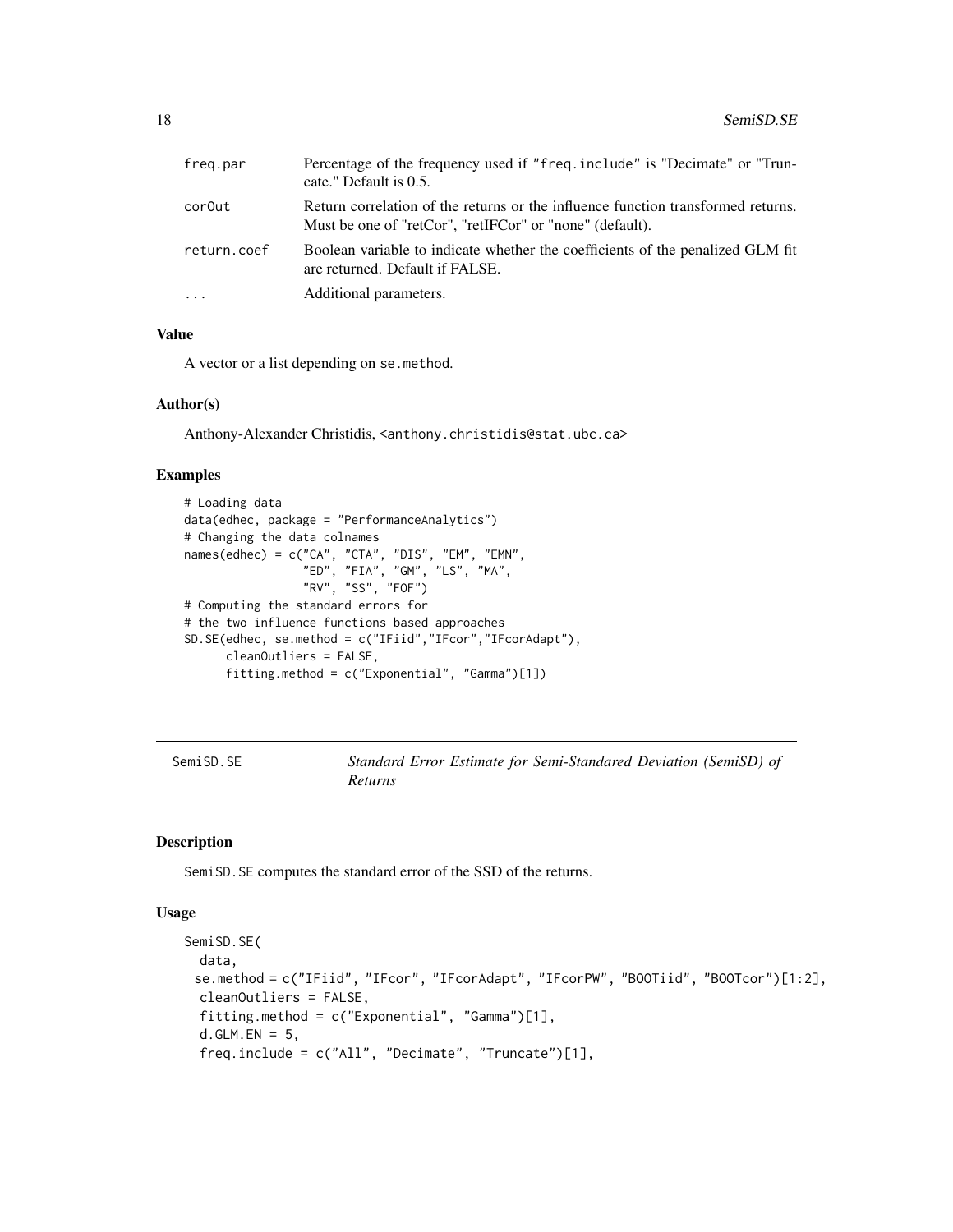```
freq.par = 0.5,
corOut = c("none", "retCor", "retIFCor", "retIFCorPW")[1],
return.coef = FALSE,
...
```
#### Arguments

 $\mathcal{L}$ 

| data               | Data of returns for one or multiple assets or portfolios.                                                                                                                                                                                                      |
|--------------------|----------------------------------------------------------------------------------------------------------------------------------------------------------------------------------------------------------------------------------------------------------------|
| se.method          | A character string indicating which method should be used to compute the<br>standard error of the estimated standard deviation. One or a combination of:<br>"IFiid" (default), "IFcor" (default), "IFcorPW", "IFcorAdapt", "BOOTiid",<br>"B00Tcor", or "none". |
| cleanOutliers      | Boolean variable to indicate whether the pre-whitenning of the influence func-<br>tions TS should be done through a robust filter. Default if FALSE.                                                                                                           |
|                    | fitting. method Distribution used in the standard errors computation. Should be one of "Expo-<br>nential" (default) or "Gamma".                                                                                                                                |
| d.GLM.EN           | Order of the polynomial for the Exponential or Gamma fitting. Default polyno-<br>mial order of 5.                                                                                                                                                              |
| freq.include       | Frequency domain inclusion criteria. Must be one of "All" (default), "Decimate"<br>or "Truncate."                                                                                                                                                              |
| freq.par           | Percentage of the frequency used if "freq.include" is "Decimate" or "Trun-<br>cate." Default is 0.5.                                                                                                                                                           |
| cor <sub>Out</sub> | Return correlation of the returns or the influence function transformed returns.<br>Must be one of "retCor", "retIFCor" or "none" (default).                                                                                                                   |
| return.coef        | Boolean variable to indicate whether the coefficients of the penalized GLM fit<br>are returned. Default if FALSE.                                                                                                                                              |
| $\cdots$           | Additional parameters.                                                                                                                                                                                                                                         |

#### Value

A vector or a list depending on se.method.

#### Author(s)

Anthony-Alexander Christidis, <anthony.christidis@stat.ubc.ca>

```
# Loading data
data(edhec, package = "PerformanceAnalytics")
# Changing the data colnames
names(edhec) = c("CA", "CTA", "DIS", "EM", "EMN",
                 "ED", "FIA", "GM", "LS", "MA",
                 "RV", "SS", "FOF")
# Computing the standard errors for
# the two influence functions based approaches
```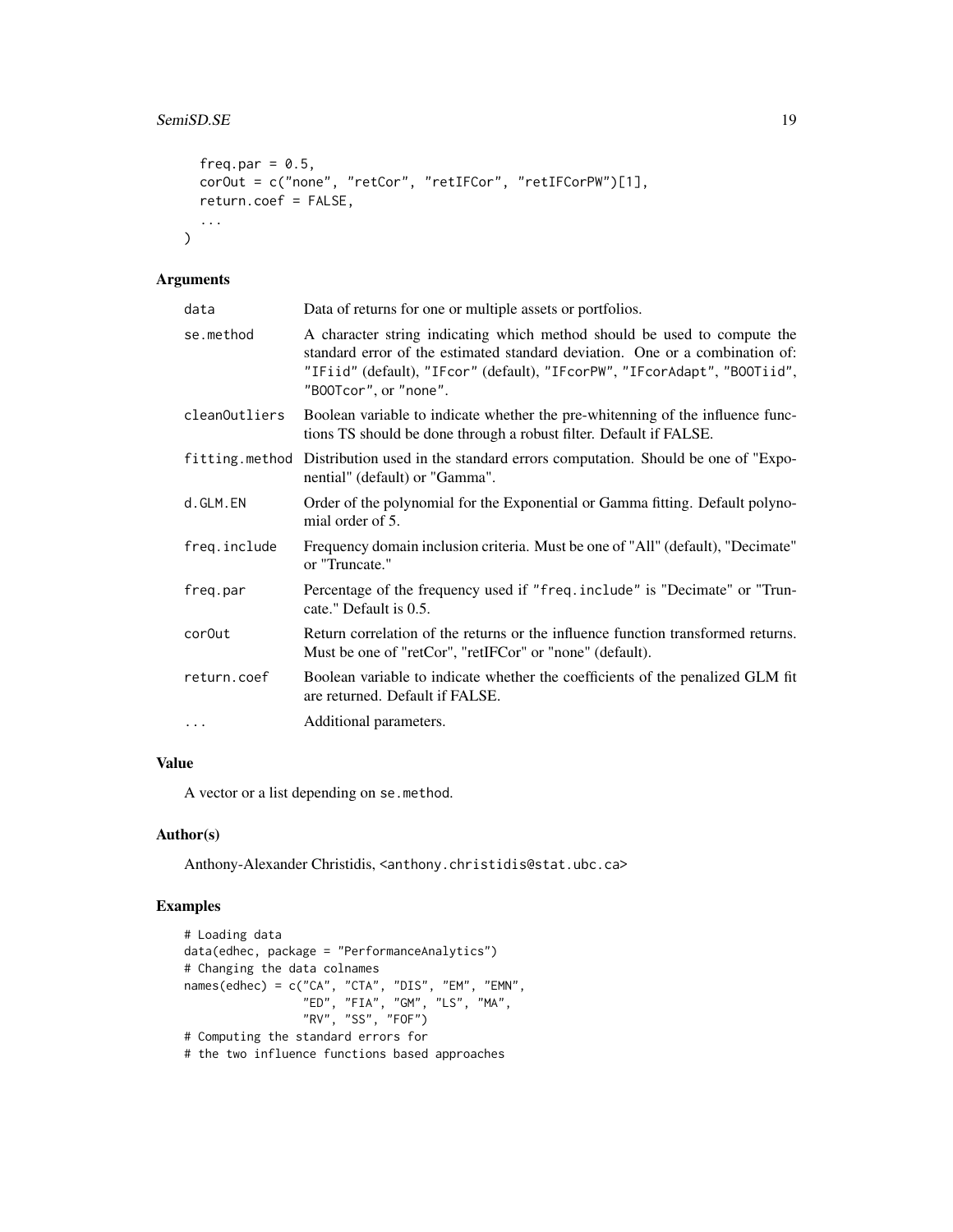```
SemiSD.SE(edhec, se.method = c("IFiid","IFcor"),
         cleanOutliers = FALSE,
          fitting.method = c("Exponential", "Gamma")[1])
```
SoR.SE *Standard Error Estimate for Sortino Ratio (SoR) of Returns*

#### Description

SoR.SE computes the standard error of the Sortino ratio of the returns.

#### Usage

```
SoR.SE(
  data,
  const = \theta,
  threshold = c("mean", "const")[1],se.method = c("IFiid", "IFcor", "IFcorAdapt", "IFcorPW", "BOOTiid", "BOOTcor")[c(1,
    4)],
  cleanOutliers = FALSE,
  fitting.method = c("Exponential", "Gamma")[1],
  d.GLM.EN = 5,
  freq.include = c("All", "Decimate", "Truncate")[1],
  freq.par = 0.5,
  corOut = c("none", "retCor", "retIFCor")[1],
  return.coef = FALSE,
  ...
\mathcal{L}
```

| data          | Data of returns for one or multiple assets or portfolios.                                                                                                                                                                                             |
|---------------|-------------------------------------------------------------------------------------------------------------------------------------------------------------------------------------------------------------------------------------------------------|
| const         | Minimum acceptable return for threshold.                                                                                                                                                                                                              |
| threshold     | Parameter to determine whether we use a "mean" or "const" threshold.                                                                                                                                                                                  |
| se.method     | A character string indicating which method should be used to compute the<br>standard error of the estimated standard deviation. One or a combination of:<br>"IFiid" (default), "IFcor", "IFcorPW", "IFcorAdapt" (default), "BOOTiid"<br>or "B00Tcor". |
| cleanOutliers | Boolean variable to indicate whether the pre-whitenning of the influence func-<br>tions TS should be done through a robust filter. Default if FALSE.                                                                                                  |
|               | fitting method Distribution used in the standard errors computation. Should be one of "Expo-<br>nential" (default) or "Gamma".                                                                                                                        |
| d.GLM.EN      | Order of the polynomial for the Exponential or Gamma fitting. Default polyno-<br>mial order of 5.                                                                                                                                                     |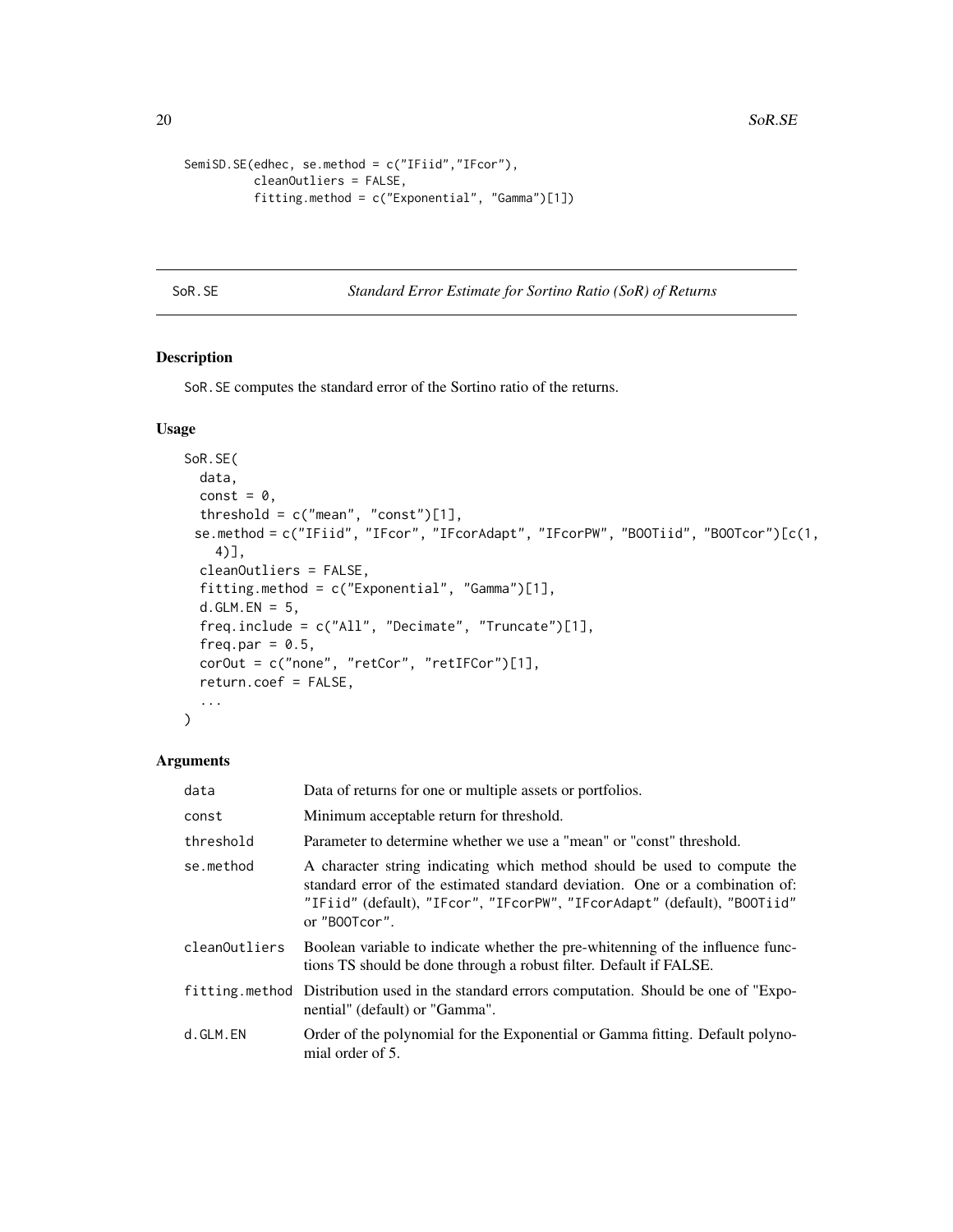#### <span id="page-20-0"></span> $S$ R.SE 21

| freg.include | Frequency domain inclusion criteria. Must be one of "All" (default), "Decimate"<br>or "Truncate."                                            |
|--------------|----------------------------------------------------------------------------------------------------------------------------------------------|
| freq.par     | Percentage of the frequency used if "freq.include" is "Decimate" or "Trun-<br>cate." Default is 0.5.                                         |
| cor0ut       | Return correlation of the returns or the influence function transformed returns.<br>Must be one of "retCor", "retIFCor" or "none" (default). |
| return.coef  | Boolean variable to indicate whether the coefficients of the penalized GLM fit<br>are returned. Default if FALSE.                            |
| $\cdots$     | Additional parameters.                                                                                                                       |
|              |                                                                                                                                              |

#### Value

A vector or a list depending on se.method.

#### Author(s)

Anthony-Alexander Christidis, <anthony.christidis@stat.ubc.ca>

#### Examples

```
# Loading data
data(edhec, package = "PerformanceAnalytics")
# Changing the data colnames
names(edhec) = c("CA", "CTA", "DIS", "EM", "EMN",
                 "ED", "FIA", "GM", "LS", "MA",
                 "RV", "SS", "FOF")
# Computing the standard errors for
# the two influence functions based approaches
SoR.SE(edhec, se.method = c("IFiid","IFcorAdapt"),
       cleanOutliers = FALSE,
       fitting.method = c("Exponential", "Gamma")[1])
```
SR.SE *Standard Error Estimate for Sharpe Ratio (SR) of Returns*

#### Description

SR.SE computes the standard error of the Sharpe ratio of the returns.

#### Usage

```
SR.SE(
  data,
  rf = 0,
 se.method = c("IFiid", "IFcor", "IFcorAdapt", "IFcorPW", "BOOTiid", "BOOTcor")[c(1,
    4)],
```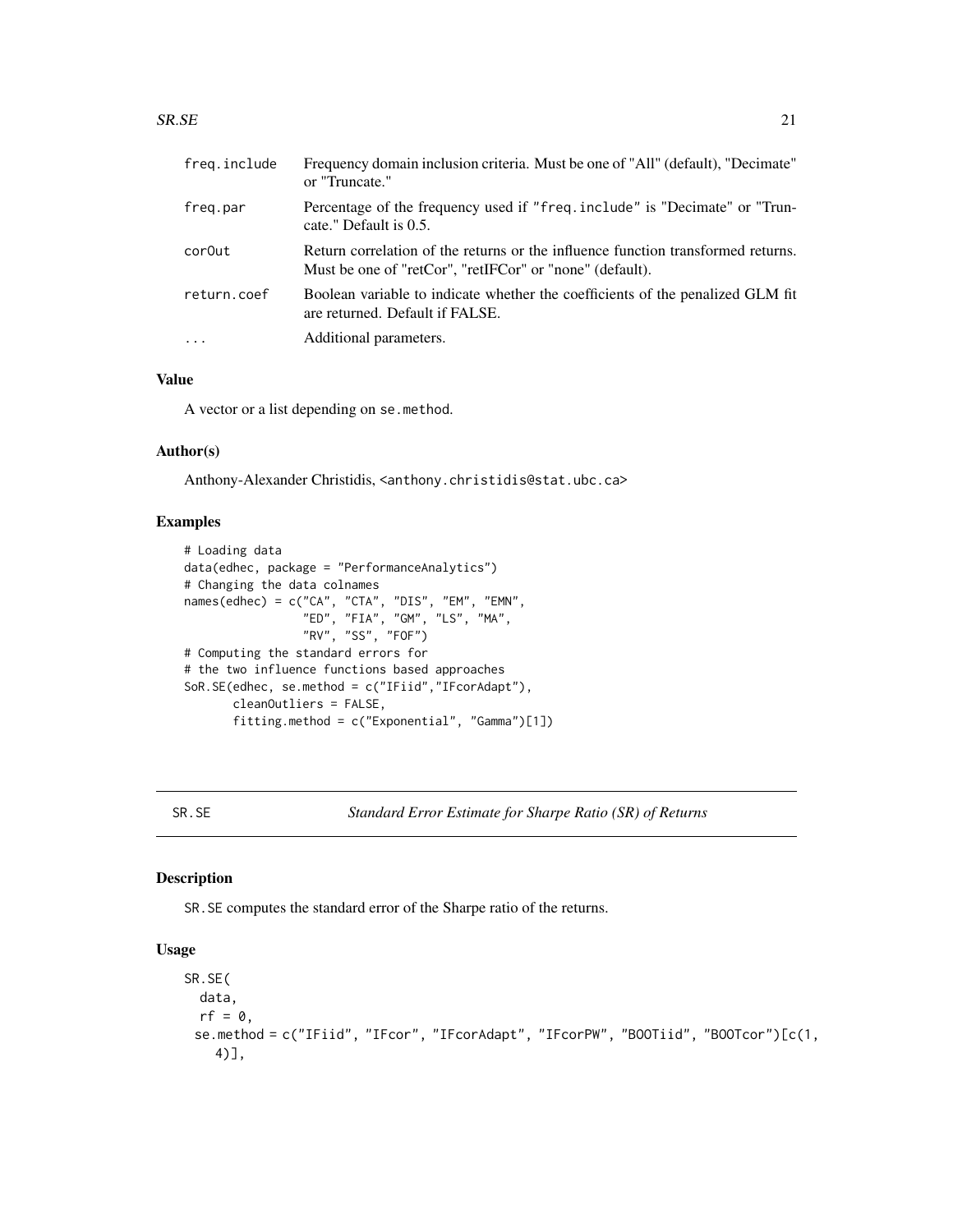```
cleanOutliers = FALSE,
fitting.method = c("Exponential", "Gamma")[1],
d.GLM.FN = 5,
freq.include = c("All", "Decimate", "Truncate")[1],
freq.par = 0.5,
corOut = c("none", "retCor", "retIFCor", "retIFCorPW")[1],
return.coef = FALSE,
...
```
#### Arguments

 $\mathcal{L}$ 

| data               | Data of returns for one or multiple assets or portfolios.                                                                                                                                                                                             |
|--------------------|-------------------------------------------------------------------------------------------------------------------------------------------------------------------------------------------------------------------------------------------------------|
| rf                 | Risk free rate.                                                                                                                                                                                                                                       |
| se.method          | A character string indicating which method should be used to compute the<br>standard error of the estimated standard deviation. One or a combination of:<br>"IFiid" (default), "IFcor", "IFcorPW", "IFcorAdapt" (default), "BOOTiid"<br>or "B00Tcor". |
| cleanOutliers      | Boolean variable to indicate whether the pre-whitenning of the influence func-<br>tions TS should be done through a robust filter. Default if FALSE.                                                                                                  |
|                    | fitting method Distribution used in the standard errors computation. Should be one of "Expo-<br>nential" (default) or "Gamma".                                                                                                                        |
| d.GLM.EN           | Order of the polynomial for the Exponential or Gamma fitting. Default polyno-<br>mial order of 5.                                                                                                                                                     |
| freq.include       | Frequency domain inclusion criteria. Must be one of "All" (default), "Decimate"<br>or "Truncate."                                                                                                                                                     |
| freq.par           | Percentage of the frequency used if "freq.include" is "Decimate" or "Trun-<br>cate." Default is 0.5.                                                                                                                                                  |
| cor <sub>Out</sub> | Return correlation of the returns or the influence function transformed returns.<br>Must be one of "retCor", "retIFCor" or "none" (default).                                                                                                          |
| return.coef        | Boolean variable to indicate whether the coefficients of the penalized GLM fit<br>are returned. Default if FALSE.                                                                                                                                     |
| $\cdots$           | Additional parameters.                                                                                                                                                                                                                                |

#### Value

A vector or a list depending on se.method.

#### Author(s)

Anthony-Alexander Christidis, <anthony.christidis@stat.ubc.ca>

```
# Loading data
data(edhec, package = "PerformanceAnalytics")
```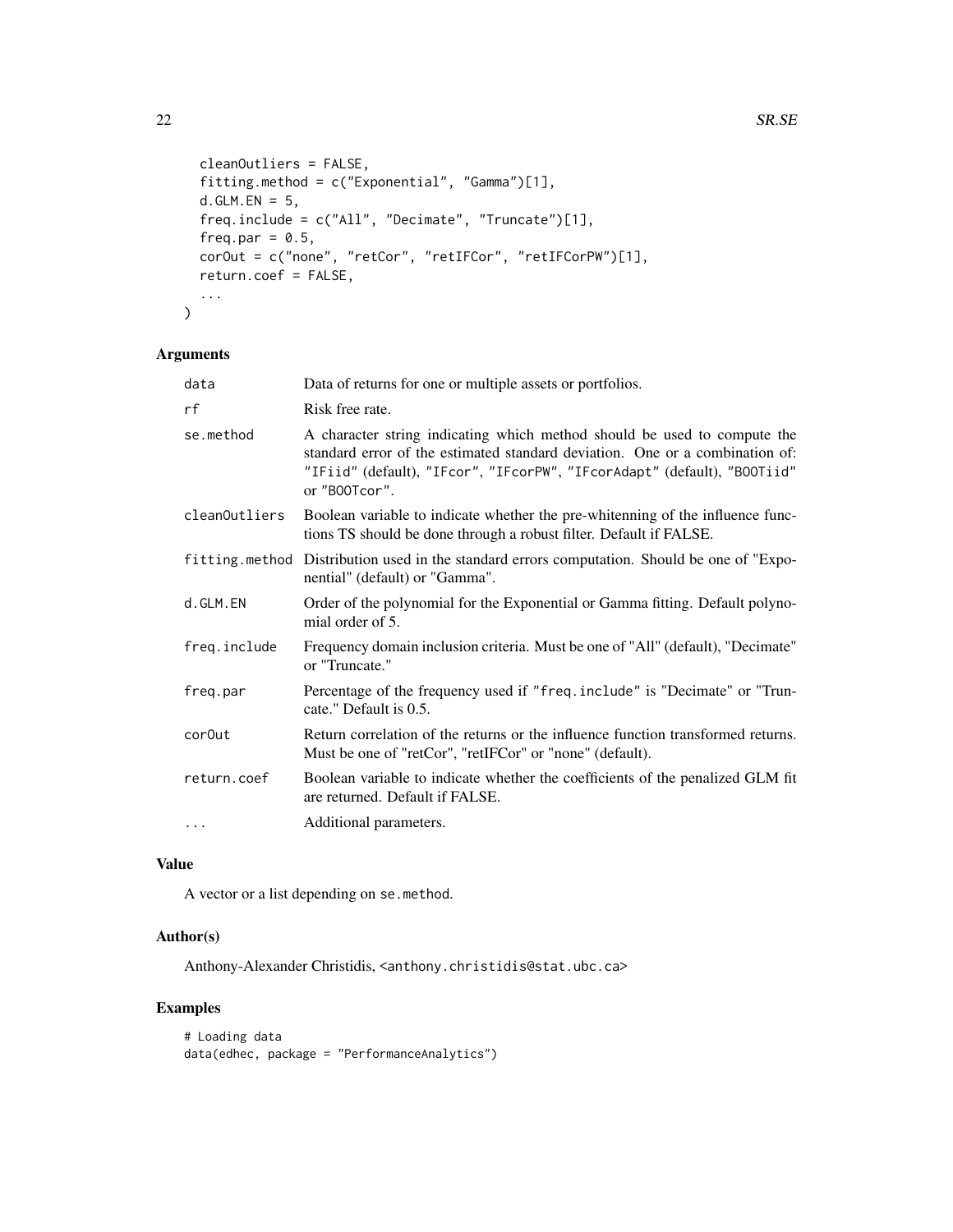#### <span id="page-22-0"></span>VaR.SE 23

```
# Changing the data colnames
names(edhec) = c("CA", "CTA", "DIS", "EM", "EMN",
                 "ED", "FIA", "GM", "LS", "MA",
                 "RV", "SS", "FOF")
# Computing the standard errors for
# the two influence functions based approaches
SR.SE(edhec, se.method = c("IFiid","IFcorAdapt"),
     cleanOutliers = FALSE,
     fitting.method = c("Exponential", "Gamma")[1])
```

```
VaR.SE Standard Error Estimate for Value-at-Risk (VaR) of Returns
```
#### Description

VaR.SE computes the standard error of the value-at-risk of the returns.

#### Usage

```
VaR.SE(
  data = NULL,
  alpha = 0.95,
 se.method = c("IFiid", "IFcor", "IFcorAdapt", "IFcorPW", "BOOTiid", "BOOTcor")[1:2],
  cleanOutliers = FALSE,
  fitting.method = c("Exponential", "Gamma")[1],
  d.GLM.EN = 5,
  freq.include = c("All", "Decimate", "Truncate")[1],
  freq.par = 0.5,
  corOut = c("none", "retCor", "retIFCor", "retIFCorPW")[1],
  return.coef = FALSE,
  ...
)
```

| data          | Data of returns for one or multiple assets or portfolios.                                                                                                                                                                                             |
|---------------|-------------------------------------------------------------------------------------------------------------------------------------------------------------------------------------------------------------------------------------------------------|
| alpha         | Confidence level for calculation. Default is alpha=0.95.                                                                                                                                                                                              |
| se.method     | A character string indicating which method should be used to compute the<br>standard error of the estimated standard deviation. One or a combination of:<br>"IFiid" (default), "IFcor" (default), "IFcorPW", "IFcorAdapt", "BOOTiid"<br>or "B00Tcor". |
| cleanOutliers | Boolean variable to indicate whether the pre-whitenning of the influence func-<br>tions TS should be done through a robust filter. Default if FALSE.                                                                                                  |
|               | fitting method Distribution used in the standard errors computation. Should be one of "Expo-<br>nential" (default) or "Gamma".                                                                                                                        |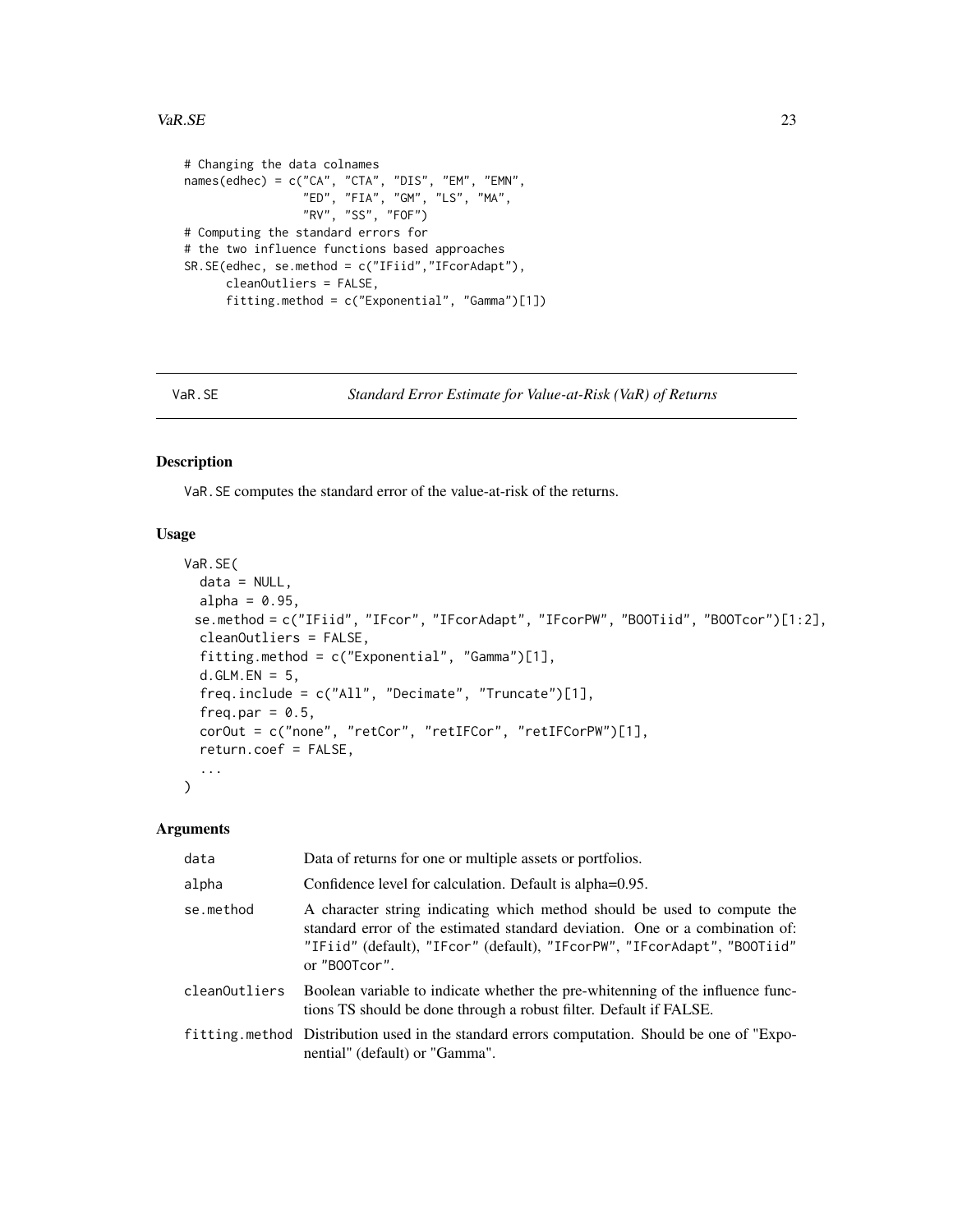<span id="page-23-0"></span>

| d.GLM.EN     | Order of the polynomial for the Exponential or Gamma fitting. Default polyno-<br>mial order of 5.                                            |
|--------------|----------------------------------------------------------------------------------------------------------------------------------------------|
| freq.include | Frequency domain inclusion criteria. Must be one of "All" (default), "Decimate"<br>or "Truncate."                                            |
| freq.par     | Percentage of the frequency used if "freq.include" is "Decimate" or "Trun-<br>cate." Default is 0.5.                                         |
| cor0ut       | Return correlation of the returns or the influence function transformed returns.<br>Must be one of "retCor", "retIFCor" or "none" (default). |
| return.coef  | Boolean variable to indicate whether the coefficients of the penalized GLM fit<br>are returned. Default if FALSE.                            |
| $\ddots$     | Additional parameters.                                                                                                                       |
|              |                                                                                                                                              |

#### Value

A vector or a list depending on se.method.

#### Author(s)

Anthony-Alexander Christidis, <anthony.christidis@stat.ubc.ca>

#### Examples

```
# Loading data
data(edhec, package = "PerformanceAnalytics")
# Changing the data colnames
names(edhec) = c("CA", "CTA", "DIS", "EM", "EMN",
                 "ED", "FIA", "GM", "LS", "MA",
                 "RV", "SS", "FOF")
# Computing the standard errors for
# the two influence functions based approaches
VaR.SE(edhec, se.method = c("IFiid","IFcor"),
      cleanOutliers = FALSE,
      fitting.method = c("Exponential", "Gamma")[1])
```
VaRratio.SE *Standard Error Estimate for Value-at-Risk Ratio (VaRratio) of Returns*

#### Description

VaRratio.SE computes the standard error of the value-at-risk ratio of the returns.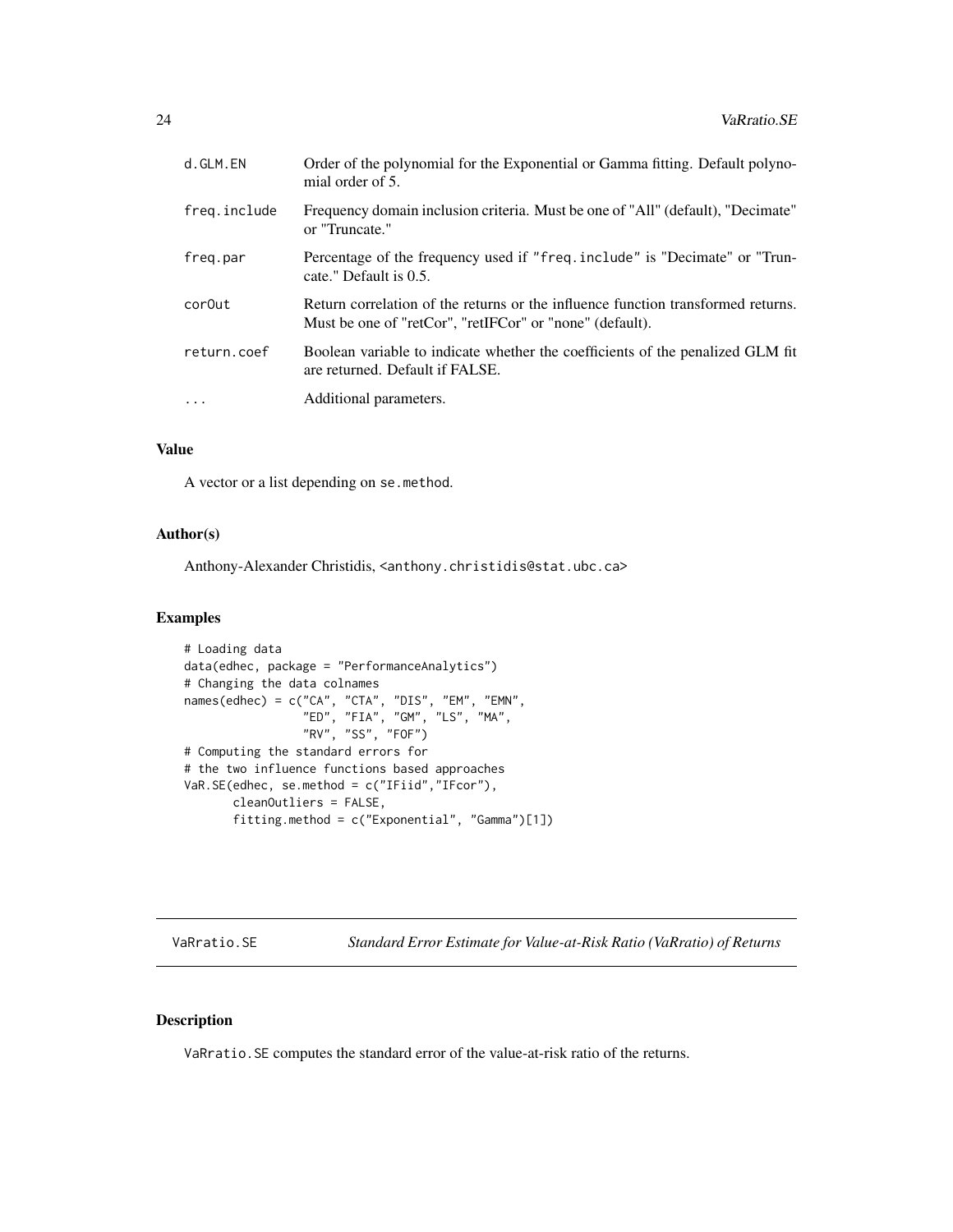#### VaRratio.SE 25

#### Usage

```
VaRratio.SE(
  data,
  alpha = 0.1,
  rf = 0,se.method = c("IFiid", "IFcor", "IFcorAdapt", "IFcorPW", "BOOTiid", "BOOTcor")[c(1,
    4)],
  cleanOutliers = FALSE,
  fitting.method = c("Exponential", "Gamma")[1],
  d.GLM.FN = 5,
  freq.include = c("All", "Decimate", "Truncate")[1],
  freq.par = 0.5,
  corOut = c("none", "retCor", "retIFCor", "retIFCorPW")[1],
  return.coef = FALSE,
  ...
\mathcal{L}
```
#### Arguments

| data          | Data of returns for one or multiple assets or portfolios.                                                                                                                                                                                             |
|---------------|-------------------------------------------------------------------------------------------------------------------------------------------------------------------------------------------------------------------------------------------------------|
| alpha         | The tail probability of interest.                                                                                                                                                                                                                     |
| rf            | Risk-free interest rate.                                                                                                                                                                                                                              |
| se.method     | A character string indicating which method should be used to compute the<br>standard error of the estimated standard deviation. One or a combination of:<br>"IFiid" (default), "IFcor", "IFcorPW", "IFcorAdapt" (default), "BOOTiid"<br>or "B00Tcor". |
| cleanOutliers | Boolean variable to indicate whether the pre-whitenning of the influence func-<br>tions TS should be done through a robust filter. Default if FALSE.                                                                                                  |
|               | fitting method Distribution used in the standard errors computation. Should be one of "Expo-<br>nential" (default) or "Gamma".                                                                                                                        |
| d.GLM.EN      | Order of the polynomial for the Exponential or Gamma fitting. Default polyno-<br>mial order of 5.                                                                                                                                                     |
| freq.include  | Frequency domain inclusion criteria. Must be one of "All" (default), "Decimate"<br>or "Truncate."                                                                                                                                                     |
| freq.par      | Percentage of the frequency used if "freq.include" is "Decimate" or "Trun-<br>cate." Default is 0.5.                                                                                                                                                  |
| cor0ut        | Return correlation of the returns or the influence function transformed returns.<br>Must be one of "retCor", "retIFCor" or "none" (default).                                                                                                          |
| return.coef   | Boolean variable to indicate whether the coefficients of the penalized GLM fit<br>are returned. Default if FALSE.                                                                                                                                     |
| $\ddots$      | Additional parameters.                                                                                                                                                                                                                                |

#### Value

A vector or a list depending on se.method.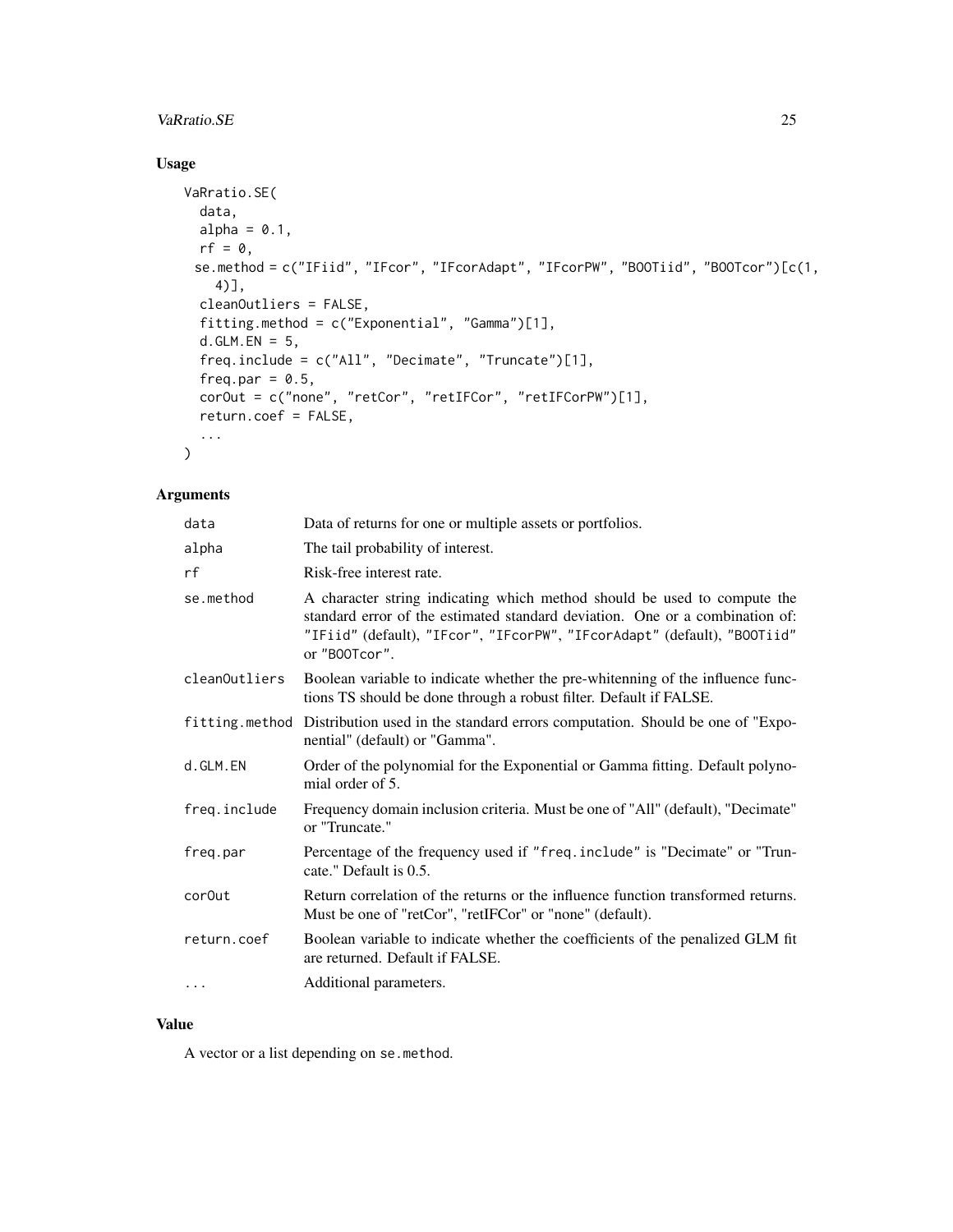#### Author(s)

Anthony-Alexander Christidis, <anthony.christidis@stat.ubc.ca>

```
# Loading data
data(edhec, package = "PerformanceAnalytics")
# Changing the data colnames
names(edhec) = c("CA", "CTA", "DIS", "EM", "EMN",
                 "ED", "FIA", "GM", "LS", "MA",
                 "RV", "SS", "FOF")
# Computing the standard errors for
# the two influence functions based approaches
VaRratio.SE(edhec, se.method = c("IFiid","IFcorAdapt"),
           cleanOutliers = FALSE,
            fitting.method = c("Exponential", "Gamma")[1])
```